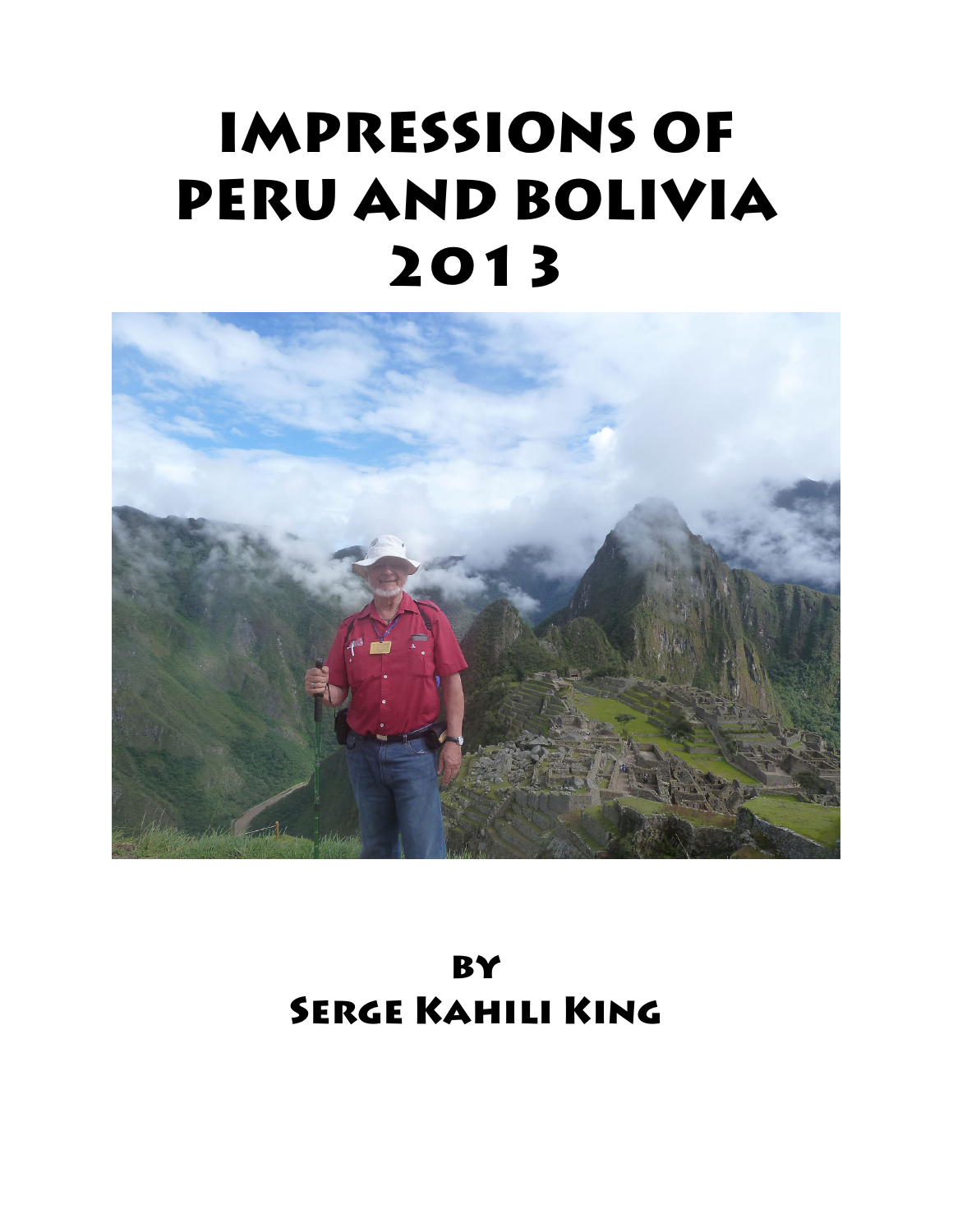# EXPERIENCES IN BOLIVIA and PERU 2013 by Serge Kahili King

This is a journal of a trip with Vantage Tours to Bolivia and Peru in February and March of 2013 by myself, my wife Gloria, and our colleagues and friends Susan Pa'iniu Floyd and Sharon Malie Montgomery. Almost 500 photos are accessible from the links at the end of each day's journal from the date of arrival in La Paz. These links often lead to more photo links for the same day.

## **Wednesday 2/13**



Left Hilo for an early morning flight to Honolulu with no time to spend in the Hilo lounge. This might be one of the most unique public airport lounges in the world, so I'll take space to describe it. Right after security you come into a huge, high-ceilinged room with dozens of colorfully upholstered couches and easy chairs scattered around, accompanied by coffee tables and end tables. In the center is a big display case honoring part Hawaiian General Lyman after whom the airport is named. A little shop with great souvenirs at one end and a tiny eatery at the

other end are like afterthoughts. The gates are in narrow hallways upstairs.

In Honolulu we made it to our Hawaiian Airlines flight barely in time. The plane was an A330, very nice and comfortable. We were in economy and had great service and a decent snack box, and just before landing we got a bag of sweet Maui onion kettle chips and a free Mai Tai.

In Los Angeles we stayed at an old favorite (30 years), the Hacienda Hotel in El Segundo. Malie was already there. The hotel along with the attached restaurant used to be a lot better than they are now, but the prices are still good. Our son Chris and his wife Petra drove up from Laguna Niguel to have dinner with us at the Olive Garden in Manhattan Beach. The OG is a great Italian restaurant. Gloria had delicious salmon and Serge had a scrumptious "Seafood Bisdotto," a kind of bouillabaisse with shrimp, tilapia, mussels, and mushrooms in a tasty tomato-based sauce.

## **Thursday 2/14**



Valentines Day! Gloria had a card and tiny box of chocolates waiting for me when I woke up and she received an e-card on my iPad. Off to the airport where we boarded a LAN Chile 767 for an 8-hour flight in economy. Comfortable seats, good service, decent food, good Argentine wine. After landing in Callao Peru we met up with Susan and two cars that took us to the SM Hotel and Business about 7 km from the airport around midnight. At one stoplight

there was a bank of all red lights. The car waited until one of the rectangular red lights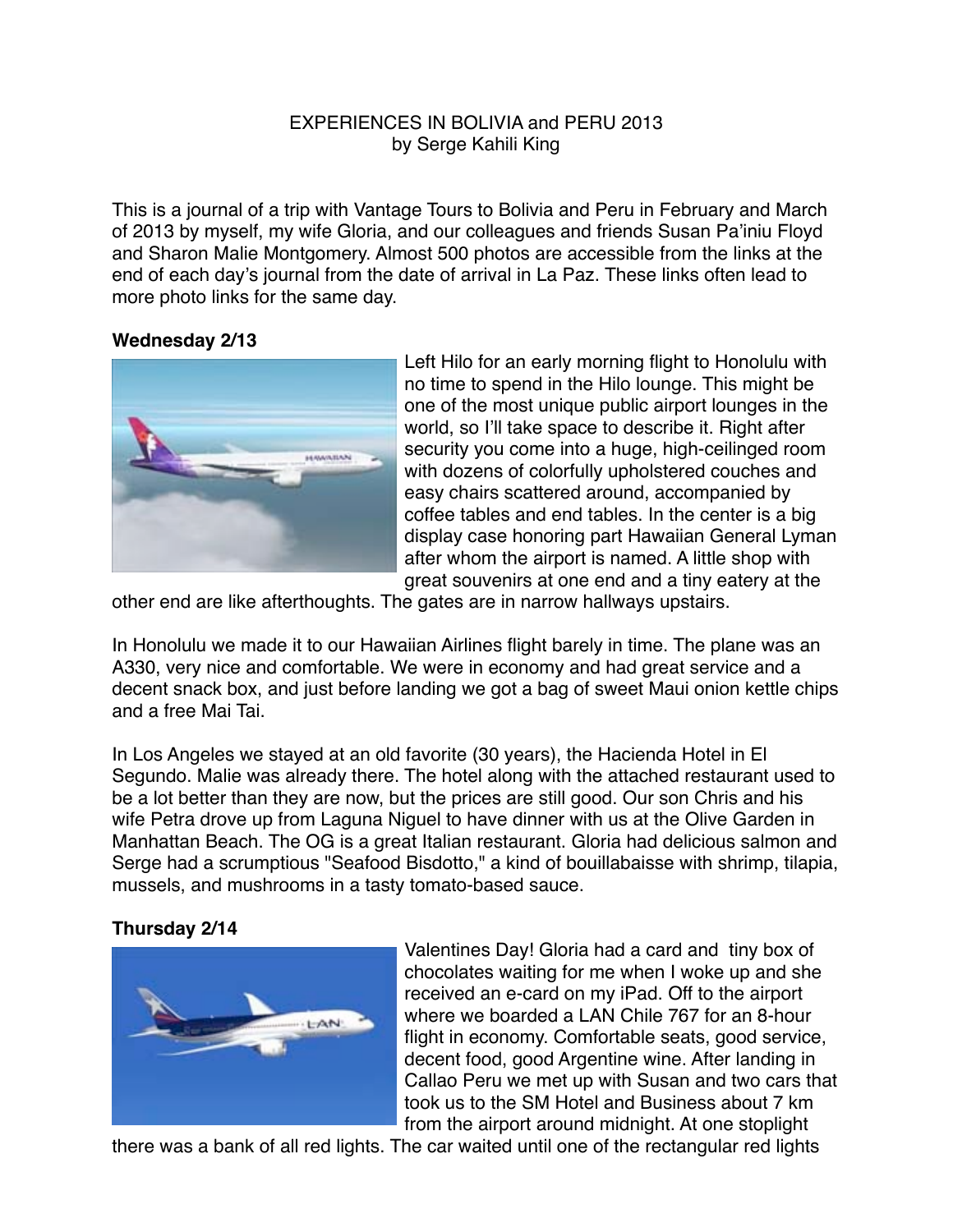showed a flashing running puma and then it went forward. It's the only time we saw one like that, so maybe it was an experiment. The hotel was in a residential neighborhood and looked like an apartment building from the outside with two garage doors on the street. Our driver, Florinda (very aggressive driver, very good bluffer, not intimidated by big trucks, but a nice person) clicked open the garage door and we entered into a bright, open, tiny lobby. Small twin double room with TV, air conditioner, free wifi, shower, and the kind of toilet that you don't put used tissue into. The antiseptic smell was almost unbearable, but the bed was comfortable.

## **Friday 2/15**

Very, very early flight from Callao to La Paz airport. Landed in the early afternoon and I got the dreaded red light going through Bolivian customs, but they were understaffed and after a cursory two-minute check they let me through.



La Paz is a very strange city in many ways. For one thing it occupies a steep, deep, narrow valley within a much larger valley called the Altiplano (high plains) that sits between the Andes Mountains, second only to the Himalayas in height, and a range of active volcanoes. The altiplano is between 13,000 and 14,000 feet high. The airport of La Paz and a huge suburb of 1,5 million people called El Alto (the high place) are on the Altiplano with buildings and construction as far as the eye can see. The homes and buildings of El Alto, mostly of red brick spill over

and down the sides of the steep valley of La Paz and merge with better and better buildings and homes all the way to the ritziest places at the very bottom, about 10,000 feet. This topsy-turvy situation has to do with the weather. It gets way below freezing where the poor people live, and never below 50F (10C) where the richest people reside. As a Bolivian article stated, "The poor of El Alto aspire to someday reach the bottom."

We stayed at the Hotel Europa which was downtown, about two thirds of the way down the valley, a nice hotel with friendly staff. That first evening was for orientation by our Vantage Tour guides, mostly dealing with altitude sickness. As it was, Susan, Malie, and Gloria were quite affected right away, and even I got a mild headache at first. All of us had trouble sleeping in La Paz, and we quickly learned to walk slowly all the time and be very careful about exerting ourselves in any way. In addition to lots of water, we were introduced to coca in the form of commercial tea bags that are legally sold and served everywhere and were told to drink a lot of it to help alleviate altitude problems. It smells herbal, not like anything we've had before, it's taste is not sweet and not bitter. It seems to act like a mild stimulant and helped all of us a lot. Oxygen was also available in hotels and buses and the ladies used it to good effect.

[La Paz 1](http://www.sergeking.com/Bolivia/bp21513.html)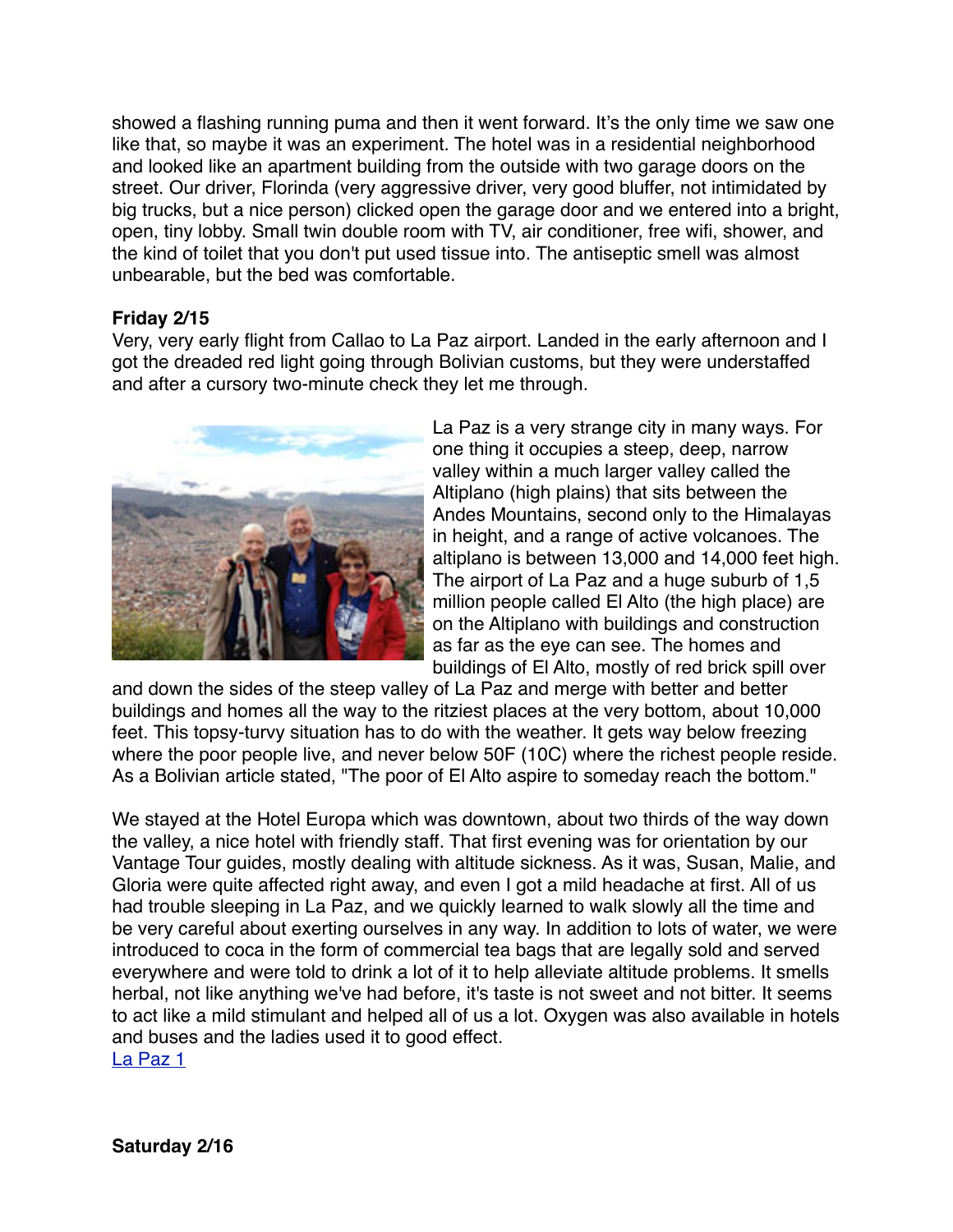

The second morning we started off for the administrative center of the city at Plaza Murillo, named after Pedro Domingo Murillo, a hero and martyr in the fight for independence from Spain. During the drive and there we saw that the architecture of La Paz was a wild hodge-podge of styles, some European like the French/Flemish legislature building in the administrative plaza and scattered examples of leftover Spanish colonial style, but mostly an exotic array of individual creations in a city free from building codes or city planning. We learned that Bolivia

has 36 ethnic groups and a new flag with 49 different colored squares representing 49 Andean regions (including other countries). The plaza had a lot of people in it and walking around it. I noticed that everyone walked in slow motion and learned that it was because of the altitude. Turns out that even the locals can get altitude sickness if they are not careful. There was one beautiful spot in the plaza like a little garden hideaway with a big birdhouse in it. Originally, we were told, all the buildings around the plaza were residences done in colonial style, but after getting free of Spain, all those buildings were torn down except for part of one building in a corner. What was left, apart from the government buildings, were very bland structures. Nearby we saw our first "cholitas" (Bolivian women wearing bowler hats and colorful woven scarves and multiple skirts and often gold earrings and teeth who are usually merchants).

After the main plaza we visited the Museum of Ethnology and Folklore, housed in an old Spanish Colonial residence. We saw beautiful examples of ancient and modern weaving, ancient and modern festival masks, and pottery styles from different ethnic groups.

Then we made our way though horrendous traffic with cars, trucks, people, and vendor stalls battling for prominence to the Coca Leaf Market (which we didn't get to visit) and the Witches Market and the Tapestry Market (which we did). The "cholitas" were everywhere The Witches Market was a trip. Everything you need for ceremonies and rituals and healing and love and money, from dried llama embryos to endless amulets to charms and potions galore. One of the stalls had a sign that read ""Esoteric House of the Earth Mother; incense burners, essences, incense, massage oil. Offerings to the Earth Mother for health, money, and love with llama fetuses. Coca products in the form of liquor, pomade, tonic, and caramels; amulets, talismans, love potions, quartz and energetic stones; alpaca sweaters, shawls, ponchos, and handicrafts in leather, wood, and ceramic." And in a corner of the sign was "Ayahuasca, Chacrona, and others." Ayahuasca, as many know, is a hallucinogenic brew, and chacrona is one of the principle ingredients. We saw all those things and more as we browsed the shops and some of us bought "souvenirs." In one shop Marcello showed us what looked like a male doll in traditional Andean dress and covered in currency and bags and objects. This was a representation of Ekeko, ancient god of good fortune and prosperity, and we were told that most households had one. This Ekeko had an open mouth where a cigarette could be placed and Marcello lit one and put it in the doll's mouth. Apparently, this is a modern ritual that has to be done once a year to ensure Ekeko's continued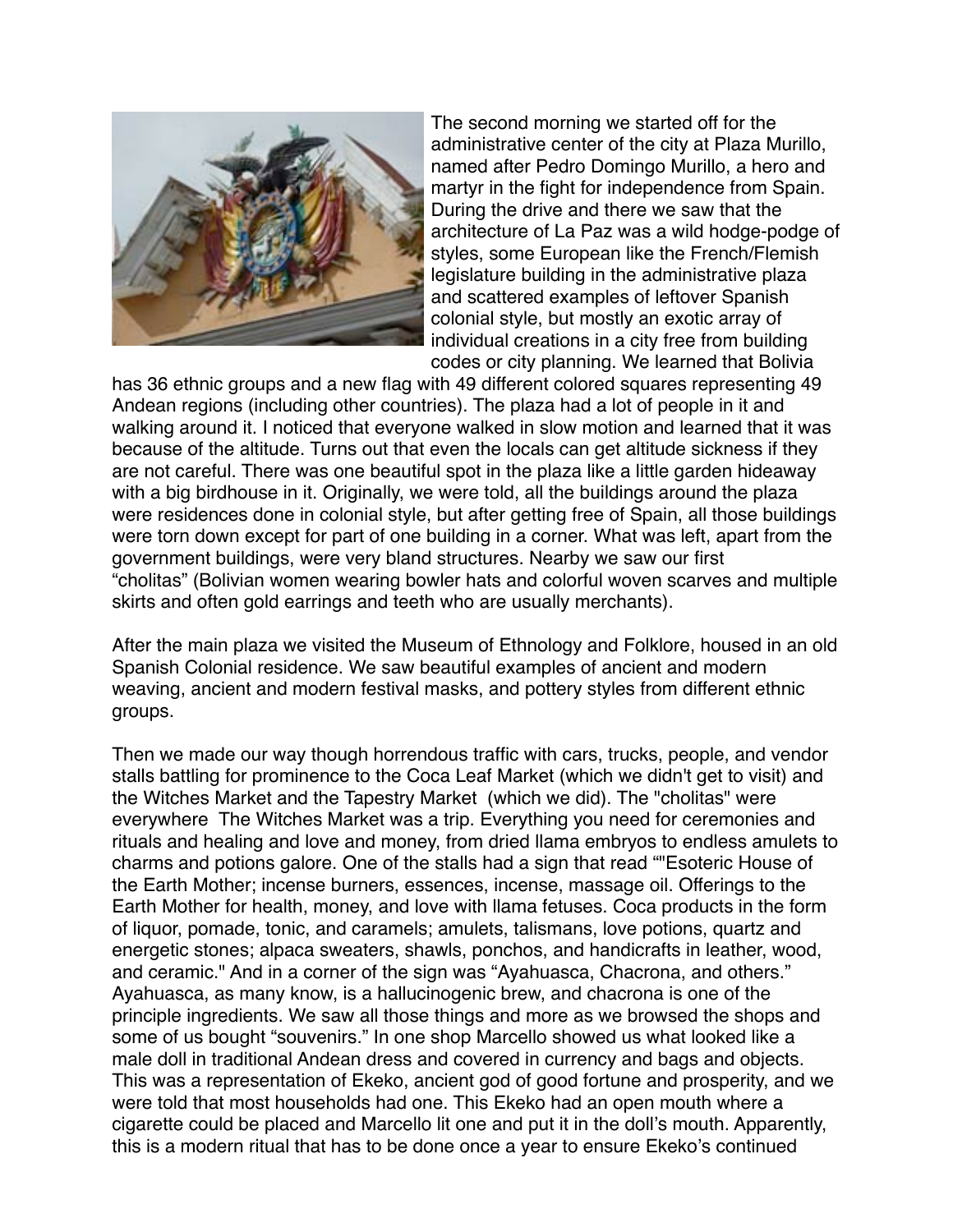largesse. Outside, on the street, we saw a plastic tarp underneath which a fortune teller was advising a client, while more clients waited outside. From here we walked further to the textile market and on to the Church of San Francisco where our bus picked us up.

Lunch was next at La Tranquera Restaurant in the ritzy section at the bottom of the valley. Lunch is the main meal for Bolivians and this was a good example. We started with a Singani Sour (made from white grape brandy) and a large salad bar. The main dish--with no sides--was a choice of meats from the Bolivian pampas or fresh fish from Lake Titicaca. I turned down the 16 oz (440g) garlic steak and picked the 12 oz (330g) filet with Bechamel sauce and mushrooms, while Gloria picked the grilled trout. Both were excellent.

We ended the tour day with a visit to Moon Valley, a short distance outside the city. This is a sandstone geological formation that resembles the Badlands of South Dakota or the Stone Forest of China, except that it is a lot smaller than either of those and has residential areas adjacent to it. Everyone was exhausted and dinner was on our own, so we had snacks and went bed early. [La Paz 2](http://www.sergeking.com/Bolivia/bp21613-01.html)

#### **Sunday 2/17/13**



We began leaving La Paz early, graced with our first view of Illimani, the very impressive 22,000 foot Andean peak that overlooks la Paz like a guardian god, We climbed the switchback streets through very heavy traffic to El Alto on the plateau above, and then through even heavier traffic through miles and miles of half-finished buildings, mostly made of unpainted red brick. It was very odd, seeing so many upper-story empty windows and often roofless structures that frequently had little shops on the ground floor. Once in a while there would be a completed

building with eye-smashing colorful facades in fantastic or abstract designs. A few of these had penthouses on top within intriguingly out-of-place architecture. It turns out that so many buildings are unfinished because finished buildings are taxed at a higher rate, so the owners keep building more stories as long as the money holds out, rent the bottom floor to shopkeepers, and live in the unpainted finished floors that are furnished very nicely. And, because it gets very cold on the Altiplano and no one has insulation, the penthouses are only there for decoration by those who want to show off their wealth. A scary sight that we saw a few times were dummy effigies hanging at the entrance to small subdivisions with a sign that said something like "If you steal or assault anyone here we will hang you!" With crime on the rise and not enough police to keep order, these communities had taken the law into their own hands and created vigilante groups that actually did hang criminals in their areas.

Finally, the buildings petered out and we entered rolling farmlands. After quite a while of this we came to the flat area of the town of Tihuanacu, the train station of Tiahuanaco, and the ancient ruins of Tiwanaku, a city state that flourished between 300 AD and 1000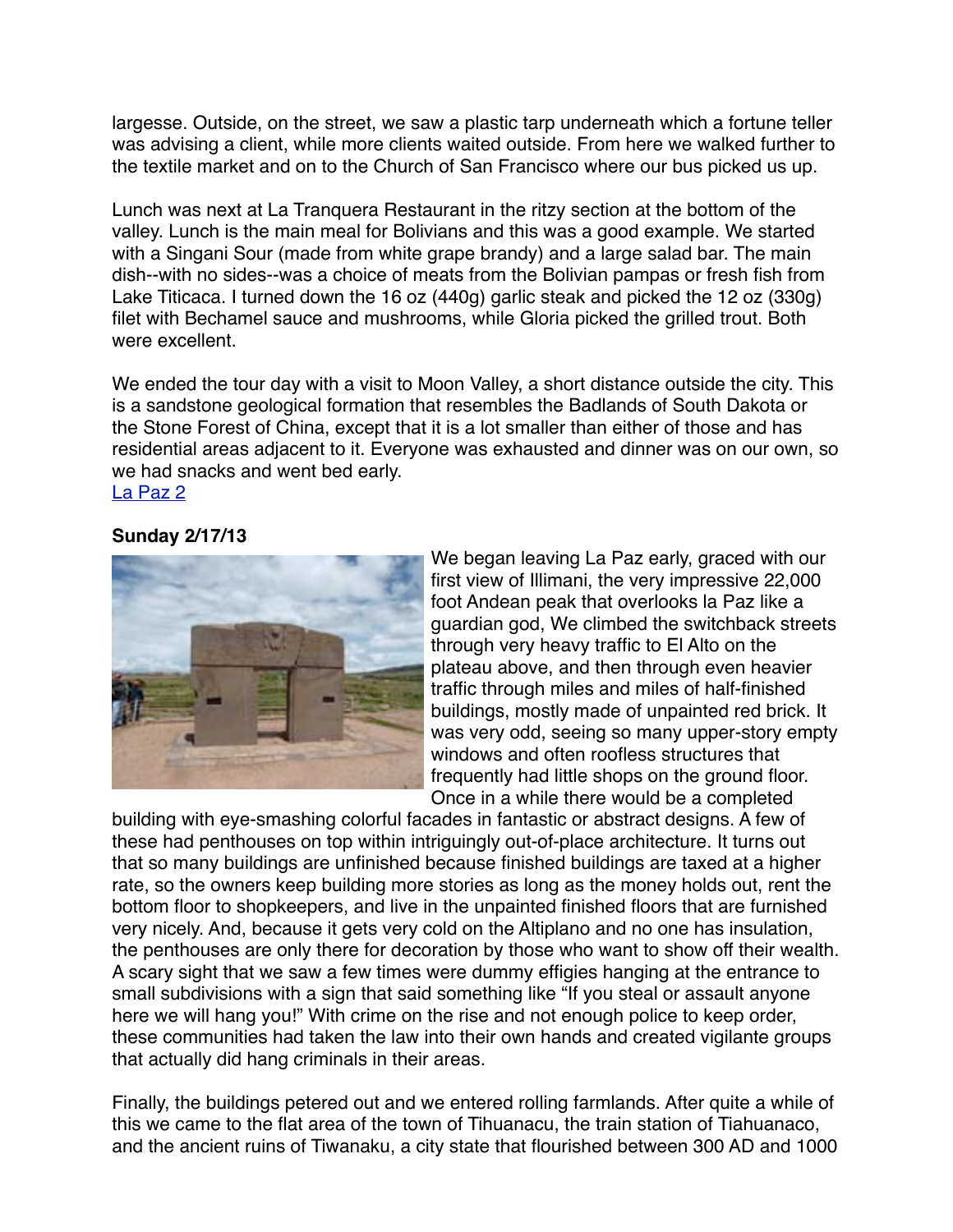AD. Tiahuanaco is the name of the train station and Tihuanacu is the name of the nearby town. Most of the buildings of Tiwanaku are so old that they look like low grassy hills, but some parts of the ancient walls were visible and were plundered by the Spanish to build a church in the town. Some years ago several universities participated in an excavation and reconstruction project, but the funds to continue mysteriously disappeared so the universities stopped work and left. Then political changes put the responsibility for the care of the ruins in local, untrained hands and things are gradually falling apart. We visited two museums with very interesting artifacts, including pottery and gold and monoliths, but no photos were allowed for some reason and the roof was falling in on one of them. On a walk around the ruins we saw remains of original walls next to reconstructed walls and the difference was like comparing the work of a master mason to a child's piling of blocks. I looked closely at several loose blocks and the precision of the cutting was astounding, considering the tools they were supposed to have used on granite and basalt. One guide said they used a combination of sand and obsidian to grind down the stone, and another said they drilled holes in it (somehow), then put a wooden rod in the hole and soaked this combo in water for weeks until the wood swelled and split the rock. Fine work, said the guide, was done by cutting the water-soaked stone with another type of stone containing hematite. Once you look closely at the finished product, however, these ideas seem laughable. Not only is the cutting amazingly precise, but so are the angles along whole sides. In other words, a rectangular block of stone here is truly rectangular. We don't have an answer, but so far no other answers seem to fit the facts, either. While at the ruins we also saw the famous Sun Gate, an observatory, and a strange pit with 64 carved heads inset in a ring around the inner wall. One of the heads, in white stone, does look like an alien or a ghost.

As we left Tiwanaku we had to stop a couple of times because the road was blocked by costumed dancers. Today was the last day of Mardi Gras celebration, called jokingly "La Dia del Soltero," (the day of being single), because so many men use it as an excuse to go out and have affairs. The dancers were men, women, and a few children. The men were mostly dressed in exaggerated cowboy costumes, with a few clowns thrown in. The women wore bowler hats and brightly-colored skirts. After dancing they celebrated with beer.

Our next destination was Lake Titicaca, and it was a long drive. The name is interesting. In Aymara, the language of the region, "titi" means a mountain cat like an ocelot, and "caca" means stone. "Stone Ocelot" would be a translation, but it's unclear. However, a space photo shows part of the lake to have the shape of a mountain cat, so maybe that's a clue. On the other hand, Titicaca is also the original name for Sun Island, which we were going to visit. We arrived at the Inca Utami Hotel right on the lakeshore and had a very late lunch at the Sumac Untavi Restaurant. The only thing of note was that Serge tried llama steak and found it bland, but fairly tender. After lunch, most of our group just collapsed in our rooms. We were now at 12,500 feet and a lot of us had altitude symptoms to some degree. Even those who didn't had to be very careful, because simply rearranging one's pillows too quickly could result in shortness of breath.

Lake Titicaca is the highest navigable lake in the world and the fourth largest. It is about 1000 feet at its deepest and 3-50 ft on the edges. It receives water from five rivers and has one outlet to Lake Popo in the south. Most of its water leaves by evaporation. It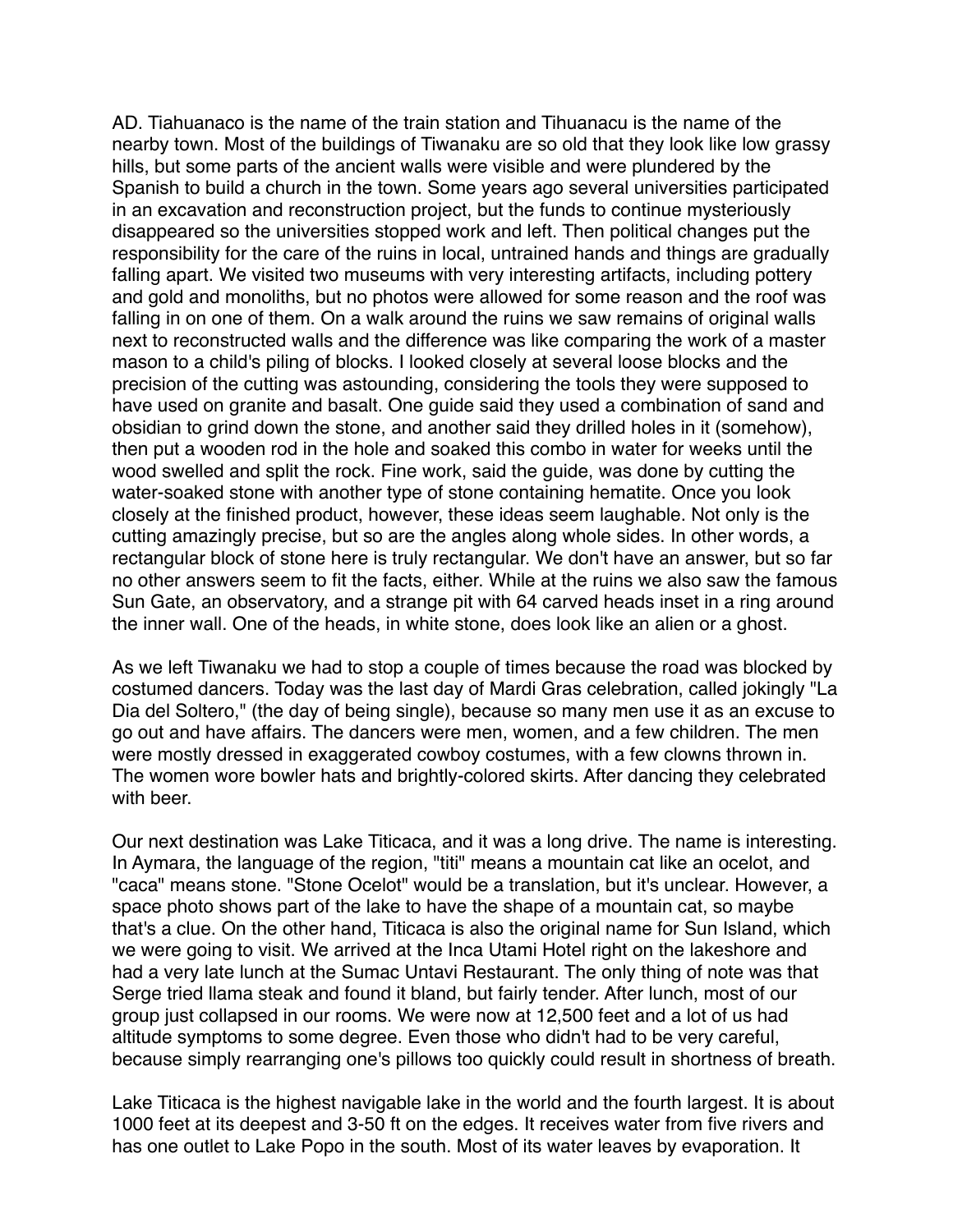supports a wide variety of birds and fish, including several introduced varieties of trout, of which we ate not a few. And it's very cold.

Around 6 pm, after a soup dinner, those of us most interested followed our guide on a short tour of a small museum on the hotel grounds dedicated to the mystical side of Andean cultures, and particularly to the Kallawaya shamans. The tour was so fast that we couldn't take photos, but we remember a stuffed mountain cat, a section on herbal medicine, informatIon on the Kallawaya shaman healers who still do healing around the world today, and a display of miners worshipping the devil. This was because the miners learned from the Catholic Church that Satan rules Hell and Hell is in the underworld, and since they worked in the underworld they thought it would be best to worship the one in charge. The main feature of this tour was sitting in a darkened room and receiving a blessing from a genuine Kallawaya shaman. Unlike most Peruvians he wore a dark poncho and a dark, broad-brimmed hat. The shaman sat facing us in a separate section with a fire on his right and a flat basket in front of him scattered with coca leaves that he could use for divination in private sessions. It was emphasized that he did not foretell the future--that was for fakers. Instead, he interpreted current conditions and gave advice. For us he delivered a long verbal blessing, sprinkled the leaves with muscat brandy and finished by tossing the rest of the brandy into the fire, which flared up impressively.

By this time it was dark outside, so our guide Marcello took us to the Alajpacha (Sky God) observatory, also on the grounds. My iPhone flashlight came in very handy to find our way. We climbed stairs and sat in a long room while Marcello told us about Inca and Pre-Inca constellations and star names. Then to our great surprise he pressed a switch and the whole thatched roof slid back to reveal a partially clear sky with the moon, Jupiter, and several constellations, including Orion all visible. He set up a 20-inch telescope so we could look at the moon and Jupiter. I helped out by using my iPad Star Walk app to pick out constellations and stars. I had the advantage when it clouded over, because my app could see "through" the clouds. It was a great day, but everyone slept badly, still not used to the altitude. [Tiwanaku](http://www.sergeking.com/Bolivia/bp21713-01.html)

## **Monday 2/18/13**



This morning we visited the Altiplano Museum, also on the hotel grounds. On the way to the entrance we had a close encounter of the third kind with a small herd of llamas being taken out for a walk. The museum had an abundance of artifacts related to the cultures of the Altiplano, plus dioramas and full-scale scenes. One diorama showed the ancient operation of trepannation--the surgical cutting of holes in the skull--for what reason no one is quite sure. Thousands of such skulls have been found and about 60% seem to have survived the operation.

There was a full-scale scene of the first Inca, Manco Capac, and his twin sister rising out of the lake and telling the people how to live, another showing Pizzaro capturing the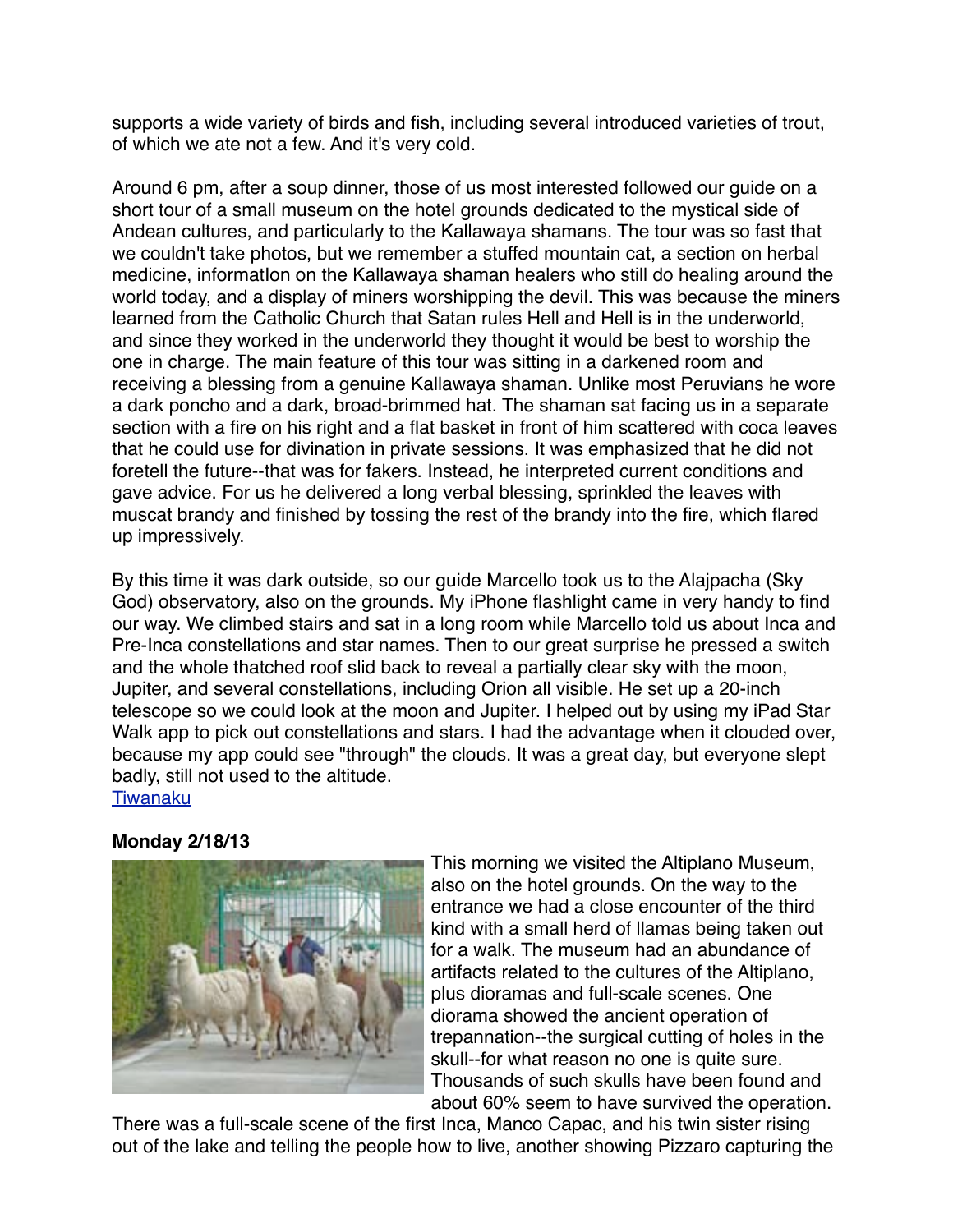last Inca, and one that showed rich Spaniards on a balcony watching commoners dancing in fabulous costumes, not realizing that they were being made fun of.

Next to the museum was the Andean Roots Eco-Village. Inside a pen we were taught the difference between llamas (long muzzle, long neck and long legs), alpaca (short muzzle, short neck, short legs, much more shaggy), and vicuña (smaller, slimmer, vicious). The llama is the sacred and pack animal, the alpaca is mostly for wool, and the vicuña is only for its short, very soft, and very expensive fur/wool. We were also told not to trust labels in the markets and shops. The most interesting part of the visit was meeting Dimitri, one of several brothers who helped Thor Hyerdahl to build Kon Tiki and Ra II and sailed with him. In the yard was a smaller version of Ra II, and Dimitri showed us how the reed boats were made and displayed models of all the boats he had worked on, including one reed boat that sailed the Tigris River and was capable of tacking.

Then we left for a traditional shaman ceremony to honor Pachamama (Mother Earth) and to bless all the people, for whom we were the representatives, with good health and good fortune. The ceremony was held on a point overlooking the lake. The morning was quite cool with a light breeze and overcast except for a bright line on the horizon that lit up the snow on distant Andean peaks. This was an Aymara shaman, dressed in the traditional mostly red and yellow woven Bolivian cap (like a ski cap) and poncho, and he was waiting for us with a circle of stones, each one covered with a small woven cloth for us to sit on. Once we were seated, he also sat down I'm the ground in front of a beautifully woven mat. On this he placed a flat white sheet of what appeared to be butcher paper, and on that he prepared the offering to Pachamama. As he added bits and pieces it began to look a lot like the pre-made offerings in the Witches Market in La Paz. Every thing he placed there was symbolic of some positive good. There were beans and corn and quinoa for abundance of food, lots and lots of flat sugar cakes imprinted with symbols of every imaginable kind of good luck, confetti and candy for beauty and fun, much more, and, of course, coca leaves for physical and spiritual strength. When the offering was ready he stood up and said some prayers to the "Apu" (mountain gods) and then everyone was given three coca leaves to use for their personal offering and wish. In turn, we each walked over to place our leaves on the offering pile after blowing on them three times. Then we formed a standing circle. The shaman sat down, wrapped the offering in the white paper, and stood to bless each one us by having us blow on the wrapped offering three times before he passed it over our head with a prayer. Finally, he laid the offering on a woodpile behind him. We gathered around as he set this on fire and threw white grape brandy on it for show. When it was burning brightly we each expressed our thanks and left. Marcello told that once we were gone the shaman would clean up, wait until the offering was burned to ash, and close the ceremony by burying the ashes in a hole in the ground. After the ceremony we stopped for a while in the little town of San Pablo that had a ferry service to the peninsula where the big town of Copacabana was located. Then we returned to the hotel.

Now it was time for a "native lunch" with Dimitri and his wife (dressed as usual in her bowler hat, etc.) at the Choza Nautica, a round lakeside restaurant at the hotel. We picked our food from bowls of purple and regular potatoes, fresh crunchy cheese, cobs of hominy corn, fried chicken, hard-boiled eggs, fava beans, hot sauce, and fried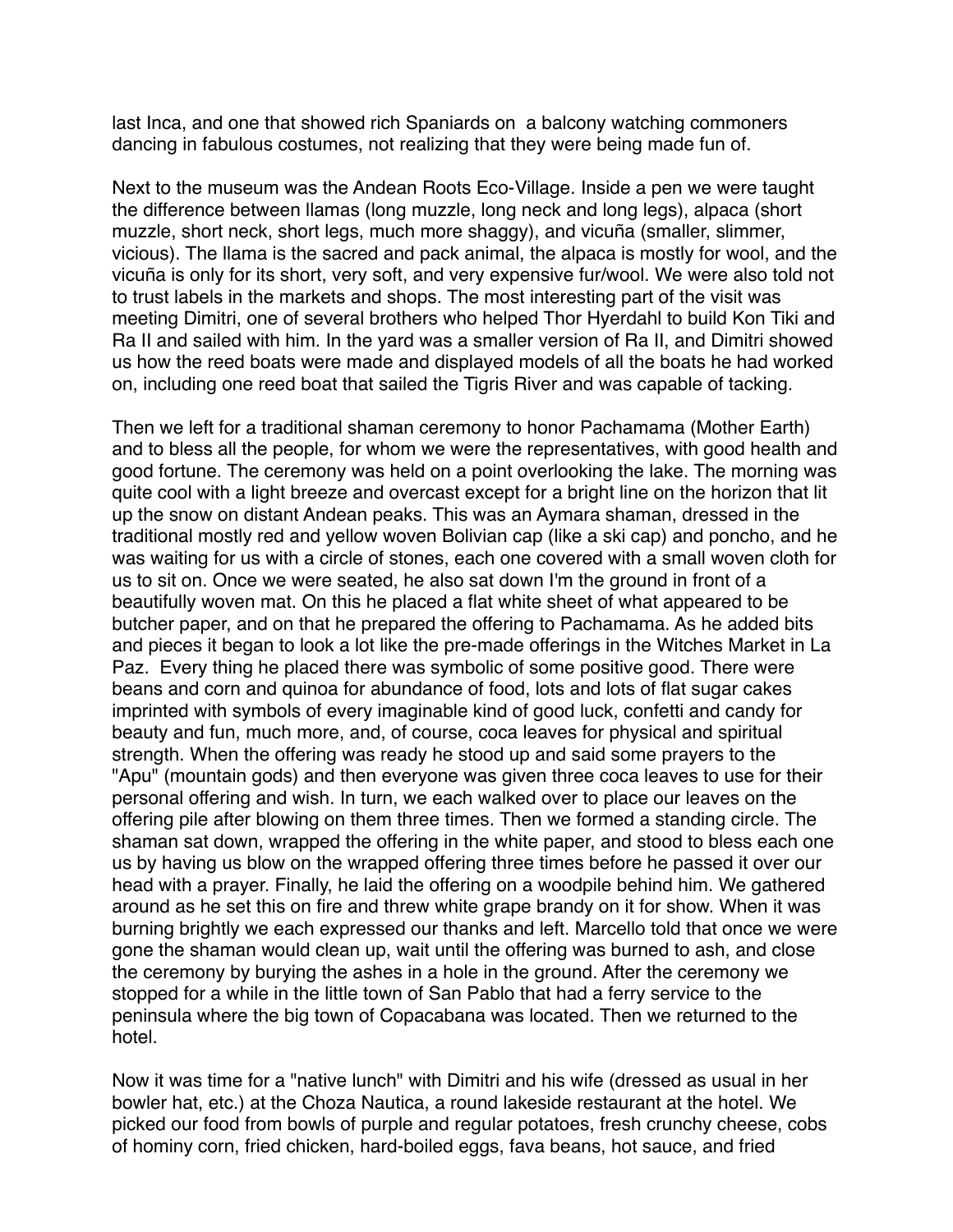sardines. Later that evening the tour guides gave us a party with wine and a lively group of traditional musicians, playing pan-pipes and drums and guitars. [Lake Titicaca](http://www.sergeking.com/Bolivia/bp21813-01.html)

## **Tuesday 2/19/13**



By 8:30 am we boarded a hydrofoil, waved to Dimitri who was paddling a reed boat standing up, and zipped off across the lake to Moon Island (that makes the trip sound a lot shorter than it was). Many islands in the large lake have been inhabited since 2000 BC. Under the Inca, this one was the location of Inak Uyu, the palace or temple where the "Virgins of the Sun" we're chosen, lived, and worked, except when they were needed for personal services by the Inca lords and priests. The girls, as young as 8, and young women were chosen annually among the

subject peoples on the basis of beauty and intelligence, and were trained in weaving and other womanly arts. When we arrived the water was too rough to dock, so we only got a glimpse of what might have been the ruins of dormitories. Across the lake behind us the clouds lifted a bit and we also got a glimpse of the snow-capped Andean peak, Illampu.

So off we hydrofoiled to the southern end of the much larger Sun Island. It was here that the creator god Viracocha emerged from the lake, followed later by the first Inca, Manco Capac and his twin sister, Mama Oclio. Docking was easier this time, so we climbed an ancient stairway to a temple site built among rocks that looked like they had been formed underwater with great pressure and heat. The temple itself featured typical trapezoidal doors, windows, and niches and was probably Polko Kaina. At the back (inland) of the temple we found a door with the remains of a lintel and a marker stone on top that faced towards a distant Andean peak that might have been Illampu. Heading down the other side I went into a room with a deep niche with a small opening at the end. Curious, I crawled in and discovered that the the small opening framed a pyramidal peak directly to the north. We left that side of the island and landed at the port of Yumani where there was a marina and a park. We were given a choice of going directly to a restaurant or by way of the "Fountain of Youth." Well, that was a no-brainer, but we almost died on the way to it. The path up began between big statues of the first two Incas and consisted of broad, uneven stairs that followed a small waterfall at a steep angle for what looked like a long, long way. After many rest stops along the way we ended up at a spring pouring out of some rocks maybe 500 feet above the 12,500 foot lake. The water did taste good, though. Then it was back down a ways to a path through some woods to a clearing where the Uma Kollo Restaurant had set up a long table for us outdoors sheltered by umbrellas. Lunch was good with a nice big slice of watermelon for dessert. We were also served a hot cup of coca leaf tea, using leaves instead of tea bags.

Let's talk about this a bit more. Both Bolivia and Peru are upset with US attempts to get them to destroy all their coca plants. Chewing coca leaves is a millennium-old tradition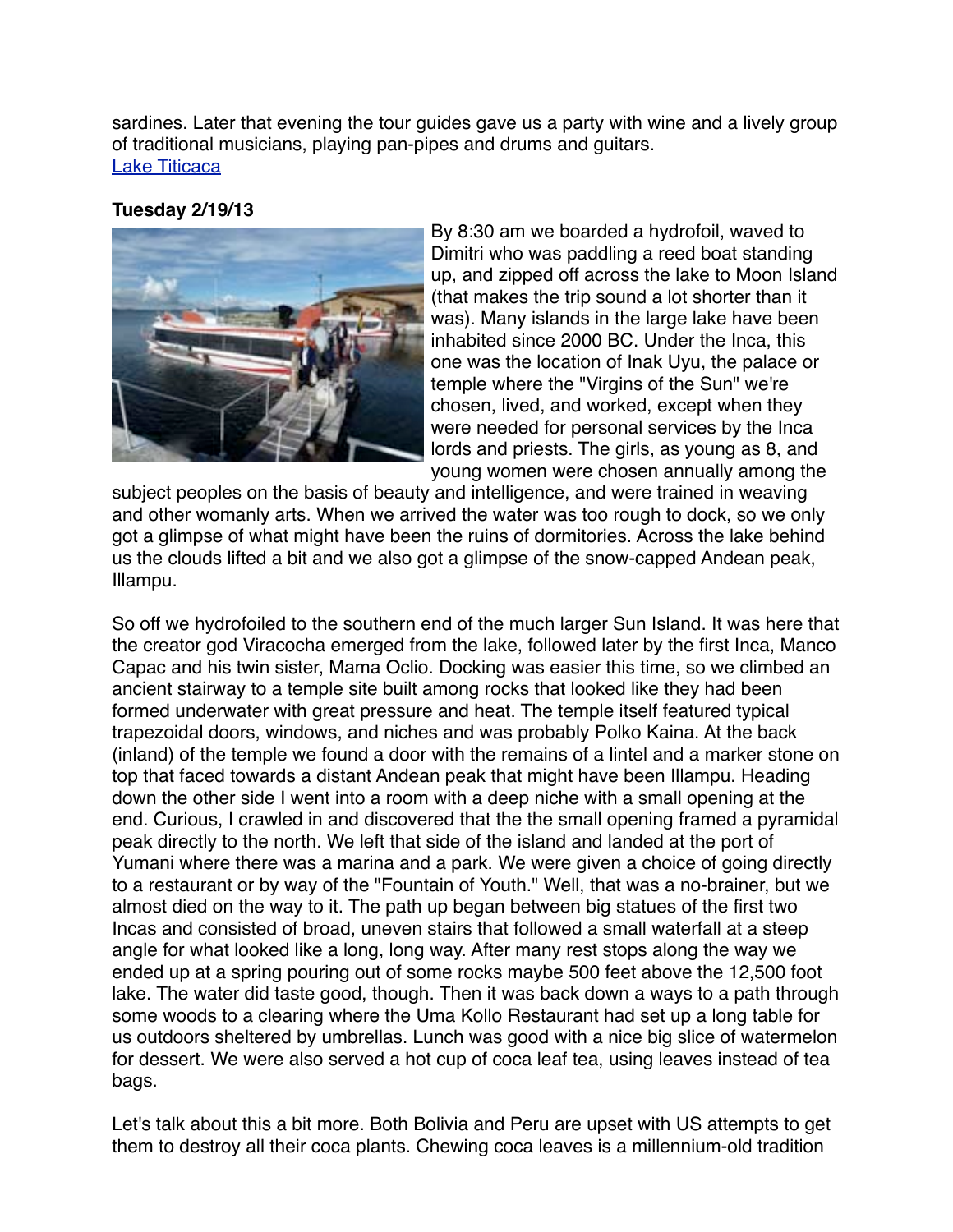among both their peoples. They see it as something like destroying all the corn crops in the US accessible to Amerindians because some people know how to make corn liquor from it. Like corn among the Amerindians, coca also has deep religious significance to the Andean Indians.

However, there is a huge amount of misinformation on coca leaves floating around. First, chewing the leaves by themselves or drinking the tea produces an effect that might be compared to a very weak cup of coffee, and no more. There is no numbness as some report, and there is virtually no taste apart from a sort of woody/herbal one. The locals in Bolivia and Peru don't even bother. Coca leaves contain various alkaloids that have to be released by various "activators" or catalysts. These can be lime (as in limestone) and/or vegetable ash (anise, quinoa, banana flowers, etc) in VERY tiny amounts and carefully wrapped and inserted into a wad of leaves stuffed into the side of the mouth. The leaves are just held there for a long drawn-out effect or chewed lightly or vigorously for stronger effects. Most commonly reported are a numbness of the jaw, depending on the activator, more energy, a pleasant buzz, or mild euphoria. The abomination of cocaine requires processing with kerosene, methyl alcohol, and sulphuric acid, among other things.

We made a brief stop at Copacabana Village (the Spanish version of its real Quechua name). This was a fairly busy little port whose main feature was the Basilica de Nuestra Señora de Copacabana, built in 1550. It's a very unusual kind of church famous for an unusual kind of blessing given by the priests there. People come from all over, even Peru, to have their cars, trucks,and taxis blessed. The church is on the main plaza and in front of its wall was the tackiest selection of religious souvenirs we have ever seen. We had heard that Copacabana was full of hippies from other parts of South America, but we didn't see any. Oh, there was one short-haired young man in the plaza who juggled clubs for about a minute and left. Maybe he was one. Everyone else looked local, including a Bolivian girl who sold cups of that red and yellow jello.

From Copacabana we had a long crossing to Puno on the Peruvian side of the lake. On the way Marcello introduced us to Chuflay (pronounced "shoo-fly")--muscat wine, lime slice, and ginger ale. Not one we'd care to try again. He also performed a special watersprinkling ceremony for those of us who had reached and drunk from the Fountain of Youth. In English, my certificate reads: "I, Manco Kapac, King of the Incas, Master and Lord of the Sacred Lake Titicaca, hereby certify that Serge Kahili King has crossed my domains, has drunk from the sacred waters of the Island of the Sun and has received the blessings of the Inca gods."

Marcello, a Bolivian Aymara, left us at Puno, and our Program Manager, Washington Farfan, a Peruvian Quechua, took over as main tour guide. We settled into a Casa Andina hotel, right on Puno Bay in very nice rooms with a great view. Soup was all we wanted for dinner.

[Sun Island](http://www.sergeking.com/Bolivia/bp21913-01.html)

**Wednesday 2/20/13**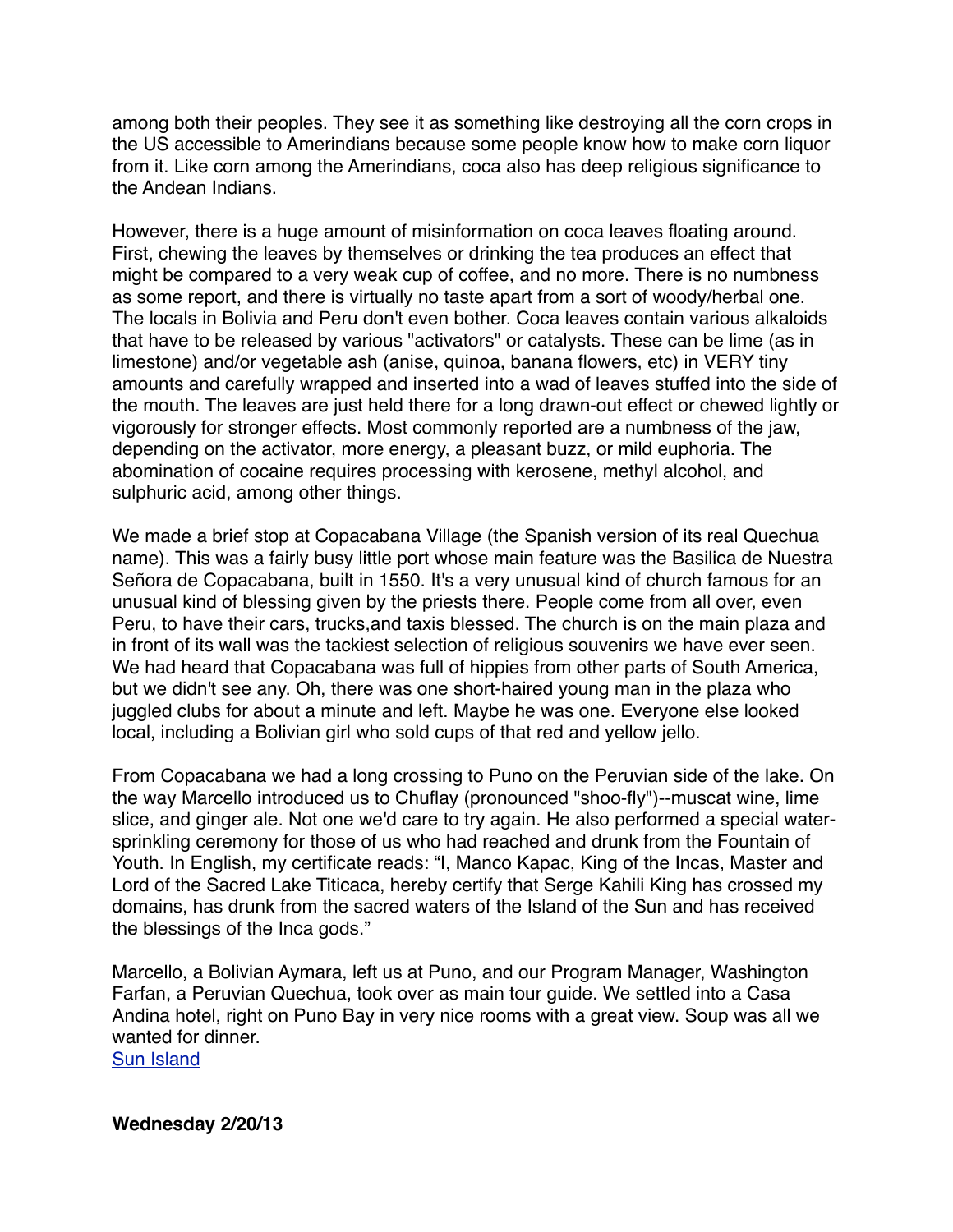

Up early for a boat ride to the Uros Floating Islands at the outer edge of Puno Bay, a real highlight of our trip. The original Uros people came down from the highlands (Note: 12,500 foot Lake Titicaca is their idea of lowlands) to avoid the Inca wars, and in order to maintain their independent way of life they created floating islands to live on. Most descriptions say that the islands are made of totora reeds, the same reeds that Dimitri used to build boats, but this isn't accurate. Actually, thick sections of totora roots, looking like meter-thick pieces of peat, are cut

away and bound together as a base. On this base are piled thick layers of reeds, and on the reeds are built reed houses and other structures. The reed houses last about 6 months, unless there is a bad storm (one resident described a storm during which reed houses went flying everywhere); the reed flooring has to be refreshed frequently; and the base might last up to two years. The islands are anchored to the bottom of the lake, which in the Uros areas runs about 3-50 feet deep. However, the lake water is extremely cold, and we couldn't get a clear answer as to how they did the anchoring in deeper water. About 15-20 people lived on Qhantati, the island we visited, and all were members of one family plus spouses. They showed us how they ate totora pith, what kind of fish the caught in the lake, and what kinds of potatoes, beans,and grains they grew in their tiny gardens. We also saw their pottery cook stove. A past Bolivian president had donated solar-powered TV sets. I climbed a wooden watchtower and estimated that this island was about 50 yards wide by 25 or 30 yards deep. A lot of islands were fairly close to each other and groups or "suburbs" were separated by wide channels of open water. Our visit ended with a shopping spree as the islanders laid out their wares of beautiful woven clothing, amulets, and cleverly-made miniature reed boats. We boarded a large, double-hulled, dragon-headed reed boat as these islanders sang a farewell song to us: "My Bonnie Lies Over The Ocean."

We had quinoa soup for lunch in Puno at a nice little cafe bar, wandered around the pretty dull main plaza, and left for a visit to the Sillustani Burial Towers. These are Pre-Inca and Inca stone cylindrical towers called "chulpas" on a high point above Lake Umayo where only the highest of the highborn were allowed to be buried with their favorite treasures that the Spanish of Pizzaro's time stole like everything else. We had to walk through the town and up a very long promenade lined with souvenir vendors to get to the hill where the chulpas were. Just before reaching the towers we passed stone circles that our guide said were built by the Incas for sun worship. A prominent, partially destroyed Inca tower about twenty feet high had very fine stonework. It became clear throughout the trip that the Inca reserved their best stonework for their most important and most sacred buildings, and this came close to matching the work at Tiwanaku. A second level of stonework was wonderfully fitted, but not very smooth, and a third level for ordinary buildings was basically roughly cut small blocks held together with mortar and sometimes combined with adobe bricks. No one knows who the master masons were, but they may have been descendants of the Tiwanaku builders. The climb up the hill had been tough, so our guide distributed pieces of a plant called muña growing there with an amazingly refreshing fragrance that helped us breath easier. All during the climb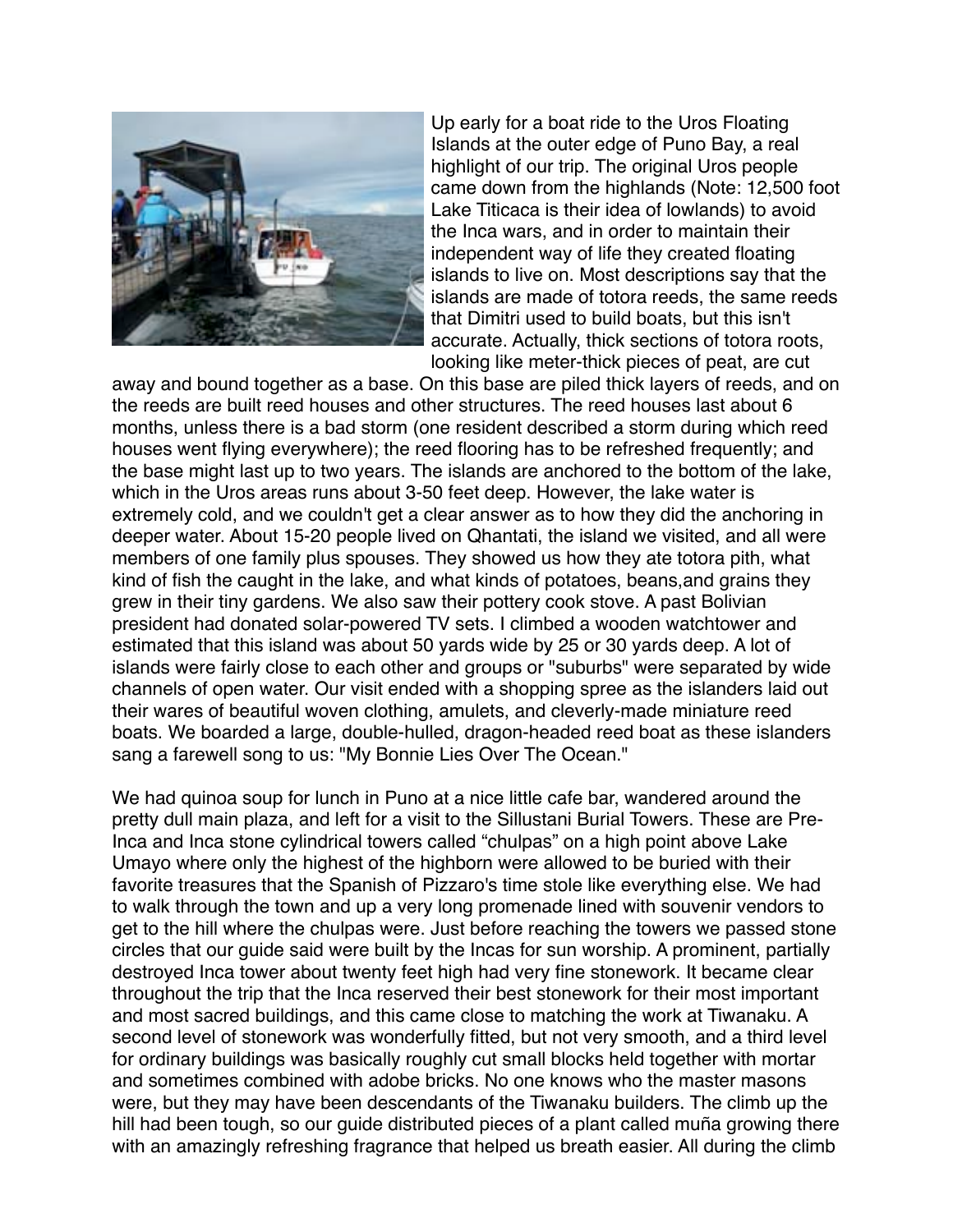there was distant thunder that gave a nice sense of significance to the adventure. We had a nice dinner of chicken curry, pyramidal rice, and delicious desserts at the hotel. [Puno](http://www.sergeking.com/Bolivia/bp22013-01.html)

#### **Thursday 2/21/13**



Today we left Puno and the lake and drove up to and across a high, dry plateau for quite a while, occasionally glimpsing snow-covered Andean peaks and herds of llamas and alpacas. Eventually, we stopped at the edge of the plateau by a sign that said we we now at 14,222 feet (4335 m) and had lunch at the Feliphon Restaurant in the little dual village of St Peter/St Paul. That's where we had our first Inca Kola, a bright yellow,very sweet concoction that gives a fast buzz like a modern energy drink. Actually, it reminded me a lot of the US soft drink Mountain

Dew. Rumor has it that Coke is going to buy them out and introduce it to the US market.

From there we descended into the Cusco Region to the small village of Raqchi. The village itself seemed to be mostly a church with adjoining buildings and a marketplace. The real reason people stopped here was the Temple of Viracocha, so different from all other ancient temples in Peru that it's very hard to describe. It's a large complex, divided roughly into the Temple area, residences for pilgrims and food storage towers. The temple was unique in all of Inca architecture, featuring round columns among other things. It and the residences were made of stone and adobe and originally had large, steeply-sloped thatched roofs. They were arranged in long, orderly rows with a street down the middle. A long stone wall separated them from the food storage bins. These were made of stone and circular, maybe 20-30 feet in diameter and 10 feet or so high, with a conical thatched roof. The Inca had these complexes all over their empire, sometimes on flatlands like this one, and sometimes up high on very steep slopes. They served as resources in case of famine, rebellion, or attack.

From this point we descended further into deeper valleys where scattered farms gave way to scattered villages of better construction, including tile roofs. On many of these we noticed the curious grouping on the middle of the peak of the roof of two pottery bulls and an iron cross... Sometimes there would only be a cross and sometimes only the bulls. Our guide said that the only cross ones were Christians, the only bulls ones were pagans, and those with both were not taking any chances.

At last we entered the Sacred Valley proper, a steep, fairly wide valley formed by the Urubamba River. This river runs from the Andes to the Amazon, undergoing name changes along the way. The Upper Urubamba is calm and slow, and here we stopped at the village of Pisac for a well-needed restroom break. One restaurant there featured beautifully-carved wood doors with traditional Incan symbols of sun, moon, snake, puma, and condor. Another featured "cuy chactado," pressed guinea pig, which we'll talk about later. Our guides treated us to snacks and a cup of wine on the sidewalk. After a toast we went on to Yanahuara and checked into our Casa Andina hotel. This was a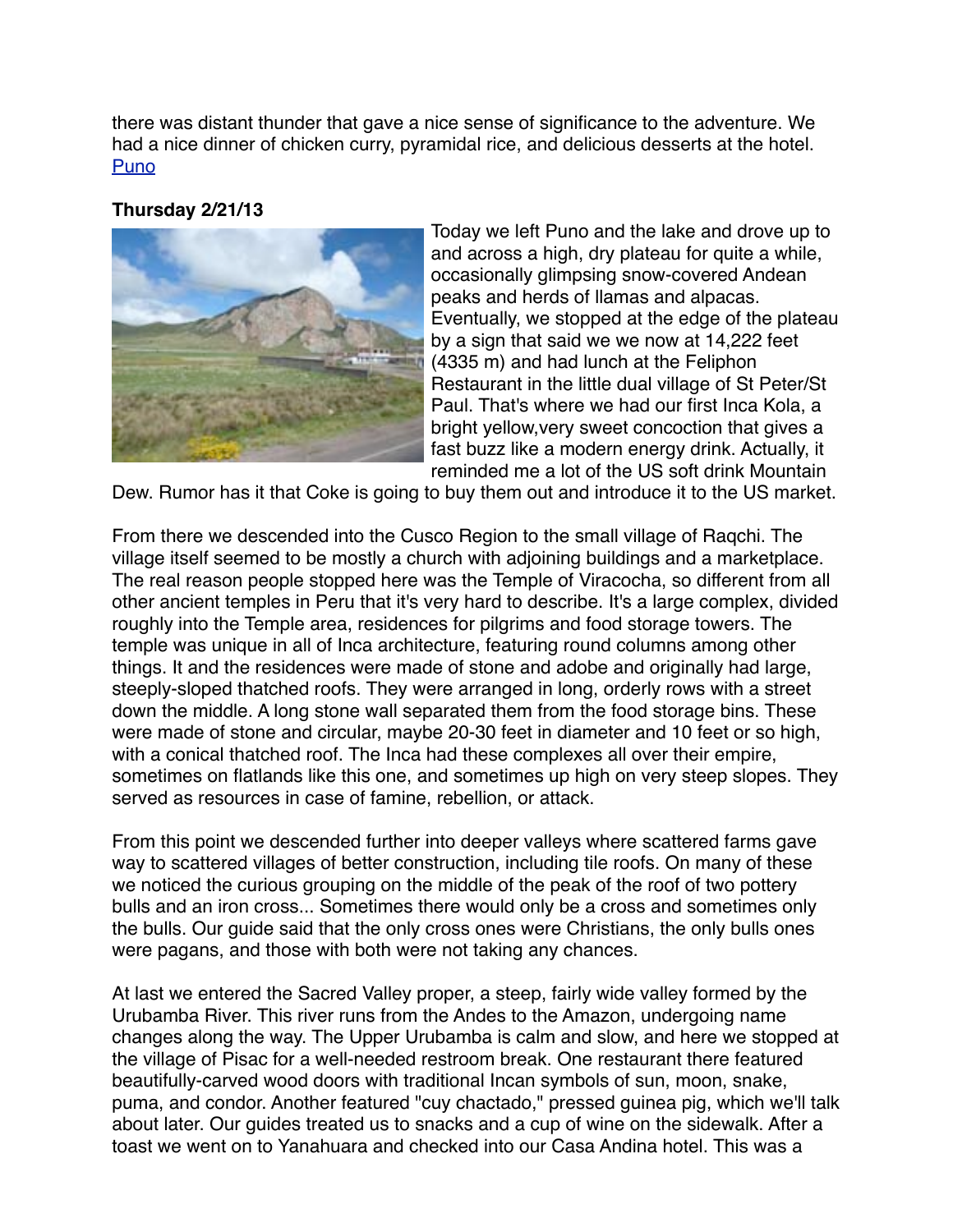very nice hotel with a lovely courtyard, great views, and comfortable rooms that were way too far from the lobby and restaurant and often required umbrellas for the trip. [The Sacred Valley](http://www.sergeking.com/Bolivia/bp22113-01.html)

**Friday 2/22/13**



The morning began with a visit to the village of Chinchero and a weaving demonstration by Jessica, university graduate with a tourism degree who had returned to help the villagers learn the business. With Jessica maintaining a continuous dead-pan monologue that kept us in stitches every few minutes (Example: she holds up a bone used in weaving and says, "Who knows what kind of bone this is?" After some futile guesses she says, "This is a tourist bone, from the last tourist who didn't buy anything before he left!"), the women showed us how

cotton was washed, how yarn was spun, how a rainbow of natural dyes were made, with dramatic changes in color made possible by adding something as simple as salt, and how weaving designs were perpetuated. The last demonstration was how to wrap a live baby in a shawl for carrying on the back, like Bolivian and Peruvian women do.

After that was a pottery demonstration in the shop of a man who specializes in reproducing ancient designs. The main thing we learned there was that the hardest work is kneading the clay well enough to eliminate air pockets. After kneading a large hunk of clay quite vigorously for a while he cut it open to show us the air pockets that were still there.

Lunch was at a former hacienda overlooking the river and it was fabulous (both the food and the hacienda). There was a sign that said "Arco Iris del Puerto" as we pulled off the road and onto a dirt road that didn't look promising, and our schedule said "Tunupa Restaurant," and maybe it was. The guides felt free to change the order of things and delete or add things if they thought it would enhance our experience. Anyway, our bus parked in a large bare lot that was empty except for a Spanish-style chapel. But a few steps to the right took us into a walled courtyard that was blazing with a multitude of tropical flowers, rich with scents of which we could only recognize honeysuckle, and echoing with the sounds of parrots and a macaw. We made our way through this into a massive room with an arched colonnade giving onto a vista of green terraces stretching down for about a quarter of a mile to the river where llamas, alpaca, and vicuña grazed peacefully. In the center of the top terrace was a fountain, and by it two men in traditional dress played soulful music on panpipes. In the center of the big room was a long buffet filled with dishes that looked so good you wanted to eat them no matter what they were made of. Our group was seated in a glass-ceilinged wing at a long table like you generally only see in historical movies. There were gorgeous frescoes and artifacts on all the walls except the open one that faced the top terrace. I visited the other wing and found one of the real curiosities of Peru: a Last Supper fresco featuring grilled guinea pig as the main dish.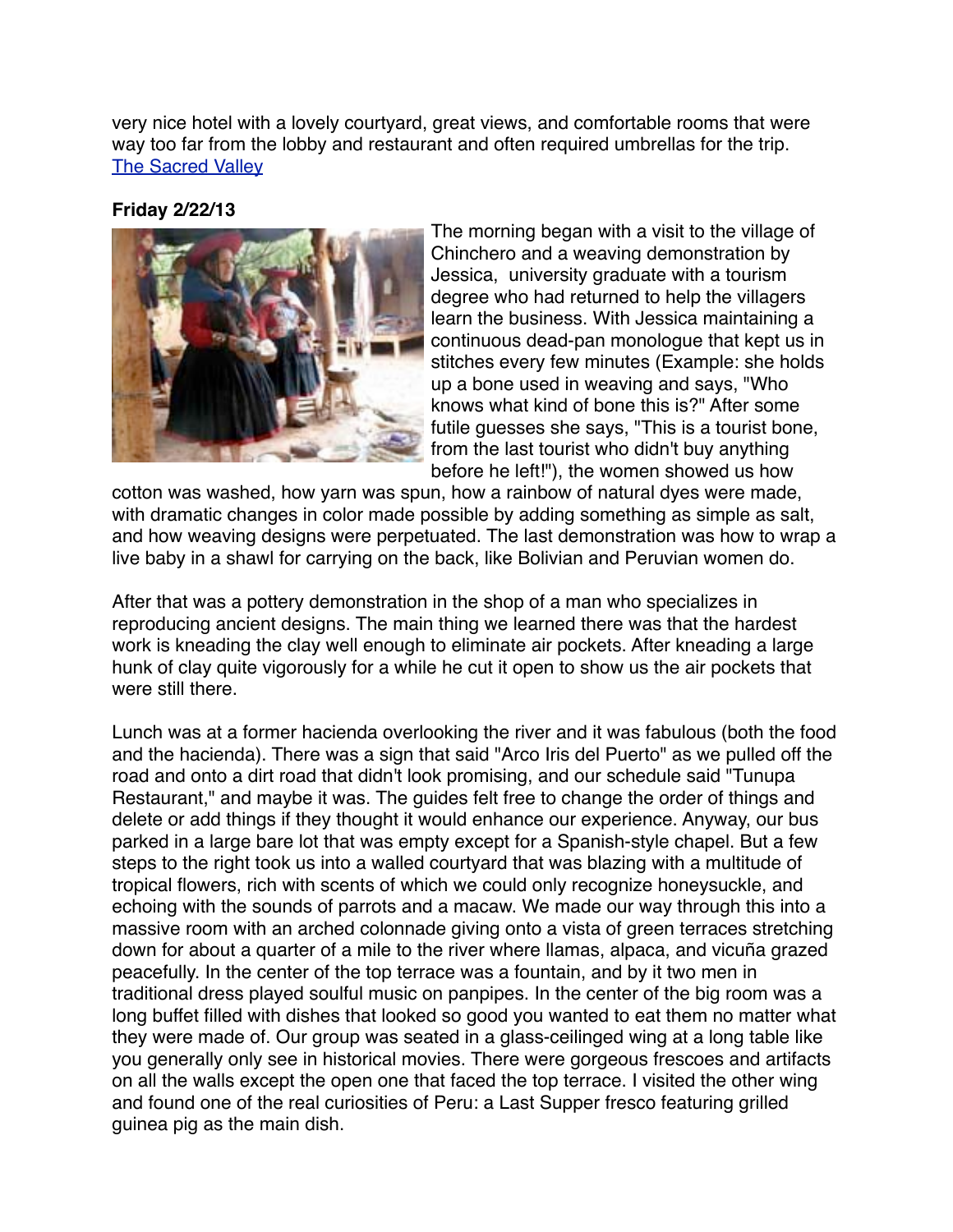That was a tough place to leave, but with the help of determination, will-power, and threats from the guides, we made it back onto the bus. The next leg of our trip took us through more countryside to the town of Ollantaytambo. This town is usually associated with the fortress or pilgrimage site of the same name on a terraced hill next to it, but we had neither the time nor much inclination to climb up there. Instead, we admired the construction of the stone compounds that the town was divided into and visited the inside of one that had been maintained in a traditional manner. Here at last we got see the guinea pigs at first hand. We had been told that people kept them in the kitchen to feed on scraps and certain plants that were brought in for them, and here they were, munching on some green reedlike things and looking as cute as you would expect them to. However, we were also told that they were a favorite festival and special occasion food, and for this reason they were never given names nor treated like pets. Some festivals required as many as 400 to be roasted, but they reproduced quickly. Trying to ignore the guinea pigs around our feet we looked around the room, seeing a mix of old and new. At one end of the windowless room there were niches with candles and flowers and photos like a kind of memorial. Looking closely beyond the flowers we could see ancestral skulls crowded onto a narrow ledge. Little statues and doodads were stuck into crevices like good luck charms and a rack of dried fish hung from a center beam. In a dark corner at the other end a condor wing hung from a beam in isolation. This is as good a time as any to mention that although the Inca gave prominence to the sun and moon in their cosmology, throughout the highlands of Bolivia and Peru the condor, representing the Upper World, the puma, representing the Middle World of man, and the snake, representing the Underworld, take precedence.

On the way back to our hotel, Washington gave us a treat by stopping at a "Chicheria" in Yanawara where he knew the proprietor. Chicha is a traditional corn beer loved throughout Bolivia and Peru, and a Chicheria is a place where it is made and served, and can simply be the residence of a farmer. Places that serve it put up a stick with a red blob made of cloth or plastic at the end to show that it is available. The place we visited was very organized like a regular bar and run by a woman. In a small courtyard she had two games set up, consisting of a wooden table about three feet high and two feet square. There was a drawer in front with slots inside representing different numbers from 1000 to 5000. The top of the table was covered by a board with holes in it, and the back had a high arched piece, also with holes. In the very center on top was a brass frog with a slightly open mouth and in front of that a sort of brass rotor set in a hole. Each player was given 5 thick brass "coins" to toss. The frog's mouth got the most points and the rotor got the next. Usually people paired off and the loser paid for the chicha. The game is called "sapo," which means "frog" in Quechua. Our whole group tried it, including Washington: Gloria got 1000, two people got 2000, and one person got 3000. Washington had great form, but didn't score. Inside the bar the owner told us how chicha was made and offered us two variations: regular, made from yellow corn; and frutiyada, regular with strawberries added. That one tasted pretty good. There is a third variation that she didn't serve,but that we tried later, called "chicha mojada," a deep purple brew made from purple corn. [Weaving, etc.](http://www.sergeking.com/Bolivia/bp22213-01.html)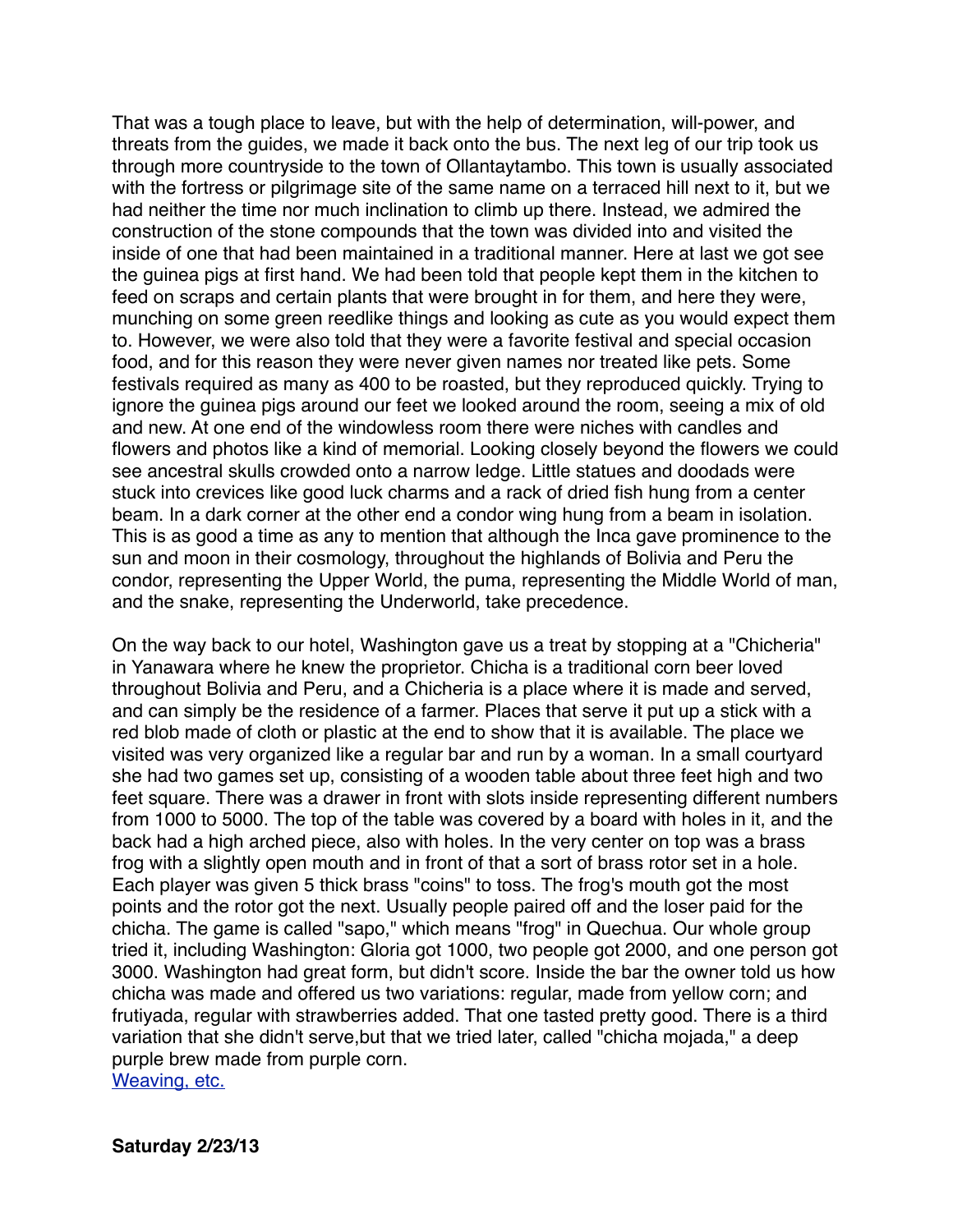

This morning we had to rush to get to the train station in Ollantaytambo, but our bus was too big to fit down the narrow streets to the station, so our whole group had to split up and take twoperson, 3-wheeled motocabs from the plaza for a wild ride down winding cobblestone streets. We got two nicely-decorated business-class cars that came with snacks and beverages and leather seats and we followed the river down steeper and steeper canyons until it's name changed to Rio Vilcanota and it became the wildest river most of us had ever seen. When we reached

Aguascalientes, also known as Machu Picchu Pueblo, we dropped our bags off at the Machu Picchu Hotel, grabbed our hiking sticks and back packs, and hopped on a bus for the long ride uphill.

Gloria and I had been here with our son Chris in 1969. At that time we had to take an old cog-wheel train through the mountains from Cusco for a couple of days, and as soon as it stopped here we had boarded a VW van for the ride uphill. A few hours at the top and we had to come down and board the train for the return trip to Cusco. Then there hadn't been much of a town, and only one hotel at the top.

The road up seemed familiar, though possibly a little wider: cobblestone at the bottom and dirt the rest of the way, winding through the jungle with occasional peeks at the wild river below. There were a lot more buses to pass on narrow bends, too. Finally we were at the top, at a regular little bus station. Once past the turnstiles we walked a narrow trail for a short distance before it opened up to a grand vista--and there it was! The Lost City of the Incas!

We stood about midway between the city proper in front of us and the so-called Caretaker's hut above and behind us at the top of a steep set of terraces. Visually, the roofless ruins of the city before us spread over a sort of saddle between lush green conical peaks with very steep sides running down to the river, which made a great bend around those peaks before continuing down to the Amazon. From our point of view, the upper left end of the city still had an unfinished quarry area. In the far center was the highest point of the city proper, with stairs going up to what is called the Sundial. This was right in front of the smaller of the two peaks that are in almost every photo of Machu Picchu. Our guide Washington had specialized in Machu Picchu and promised to take us to every corner of it, which he did over the next four hours.

For those of you who may have heard of it, but don't know anything about it, a little history might be useful. First, "Inca" is really the title of the king--and later emperor--of a group of Quechua-speaking people who founded a dynasty in the 14th century based in Cusco. For about a hundred years they were just one of many kingdoms in the Andean region, but during their second hundred years they created a far-flung empire that stretched from Columbia in the north to Chile in the south, from the Pacific Ocean in the west to the Amazon in the east. They employed master craftsmen from all the people's they conquered to build roads, cities, palaces, and holy places of pilgrimage. Although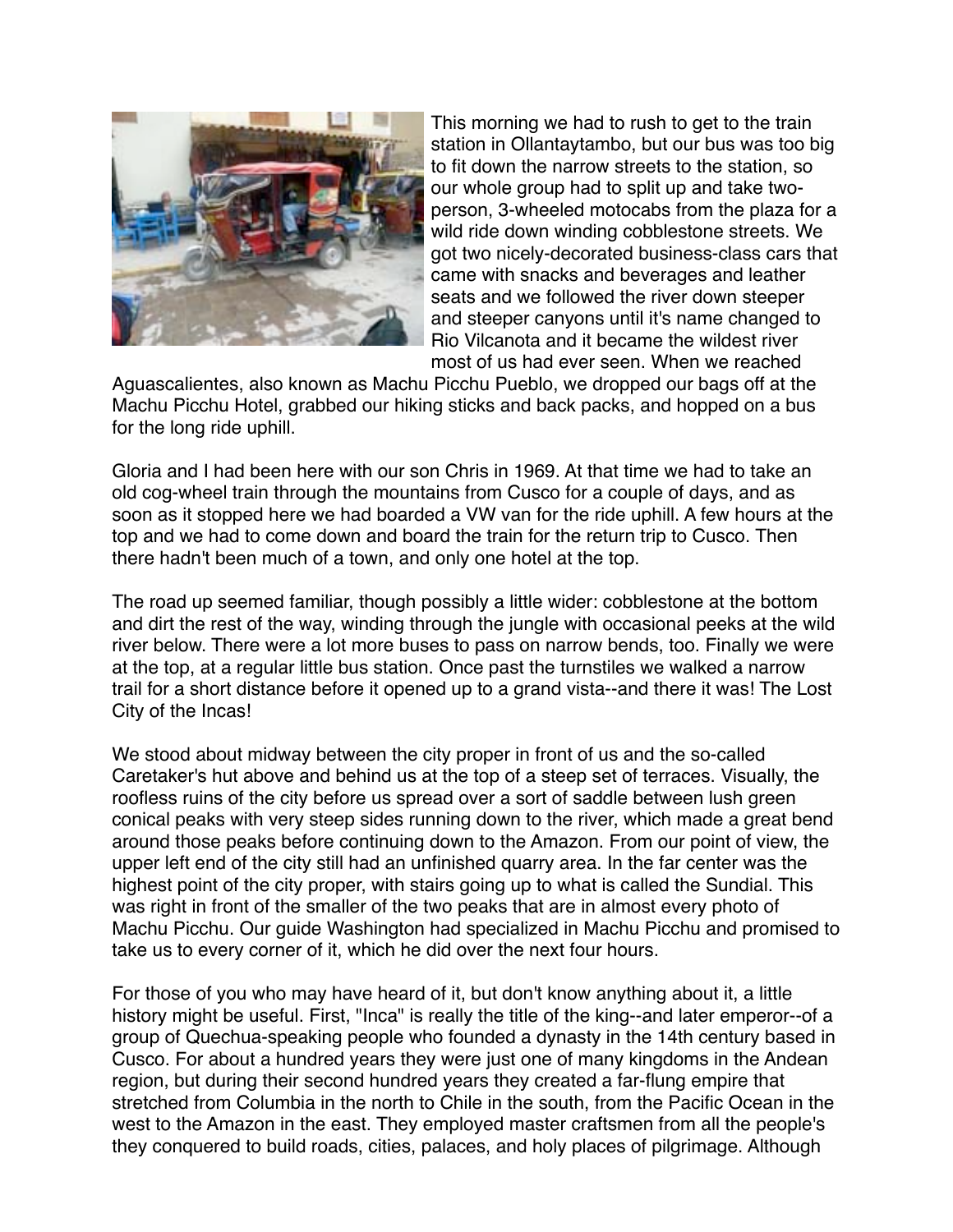Machu Picchu has long been thought to to be either a jungle fortress or a pleasure palace of the Inca, the latest research shows it to clearly have been a holy place of pilgrimage. No one knows for sure why it was abandoned, but it may have been due to the civil war that was raging shortly before the Spanish arrived in Peru. It had truly been forgotten by the time that Hiram Bingham, an explorer who might have served as a model for Indiana Jones, struggled up through the jungle to see it in 1911. Except for the fisherman on the river who told him about it, and the farmer who was still using the terraces to grow his crops.

As Washington promised, we did explore the entire city, but it would be boring just to give you a list of rooms we looked at. There will be plenty of photographs available later, so we'll just give a few highlights. For one thing, we could now tell which buildings were considered sacred, and which were just lodging for the pilgrims, by the quality of the stonework. We saw lots of temples, but the most impressive was the Temple of the Condor. This was actually a cave, and at first Washington showed us a large, flattish rock on the floor that had a definite point with markings that could be seen as a condor's head, while the rest of it could be wings. However, Washington then had us look up, and now what we had thought might be wings became the ruff around the condor's neck, and the wings were two huge, black concave sections of the cave roof. That was very impressive. At what might have been the remains of a rock quarry we saw a Guayaquil squirrel, the only free wild animal we had seen so far.

Another area is worth noting as well. This was the sun dial mentioned earlier, also known as the observatory, because the solstices and equinoxes can be lined up with various peaks from there. A fairly broad and steep set of stairs leads up to the platform where the Sundial rests, but it was nothing to give us any hesitation, and therein lies a strange tale. I have a very clear memory of the first time that Gloria, our young son Chris and I came here in 1969, and in my recall the path leading up to the observatory was very long and winding and narrow and steep and led all the way up to one of the peaks above the city. I remembers wanting to do it, but deciding that it was too dangerous, and so we didn't. But that memory doesn't correspond at all to what we encountered on this trip. So, a trick of light and perception that gave a false impression the first time? Simply bad memory? An alternate reality? I like the latter idea, but I'm not a fanatic about it.

The clouds came in during the late afternoon and we had to put on ponchos for a light drizzle. but the bonus was a series of stunning rainbows laid across the green peaks. We took a bus back to the hotel and the only memorable thing was that our room overlooked the roaring river that sounded pleasantly like the surf at Kapoho in Hawaii. [Machu Picchu 1](http://www.sergeking.com/Bolivia/bp22313-01.html)

#### **Sunday 2/24/13**

Washington offered and we accepted to make a second visit to Machu Picchu this morning. Now we focused on the big terraces to the south and above the city. They were grassy and served as pasture for llamas and alpacas. One curious thing we saw were a couple of llamas resting flat out on their sides. Even Washington had never seen this before. The view of the city from the Caretaker's Hut was incredible, and even better views were had from terraces higher up. These terraces were quite broad, but the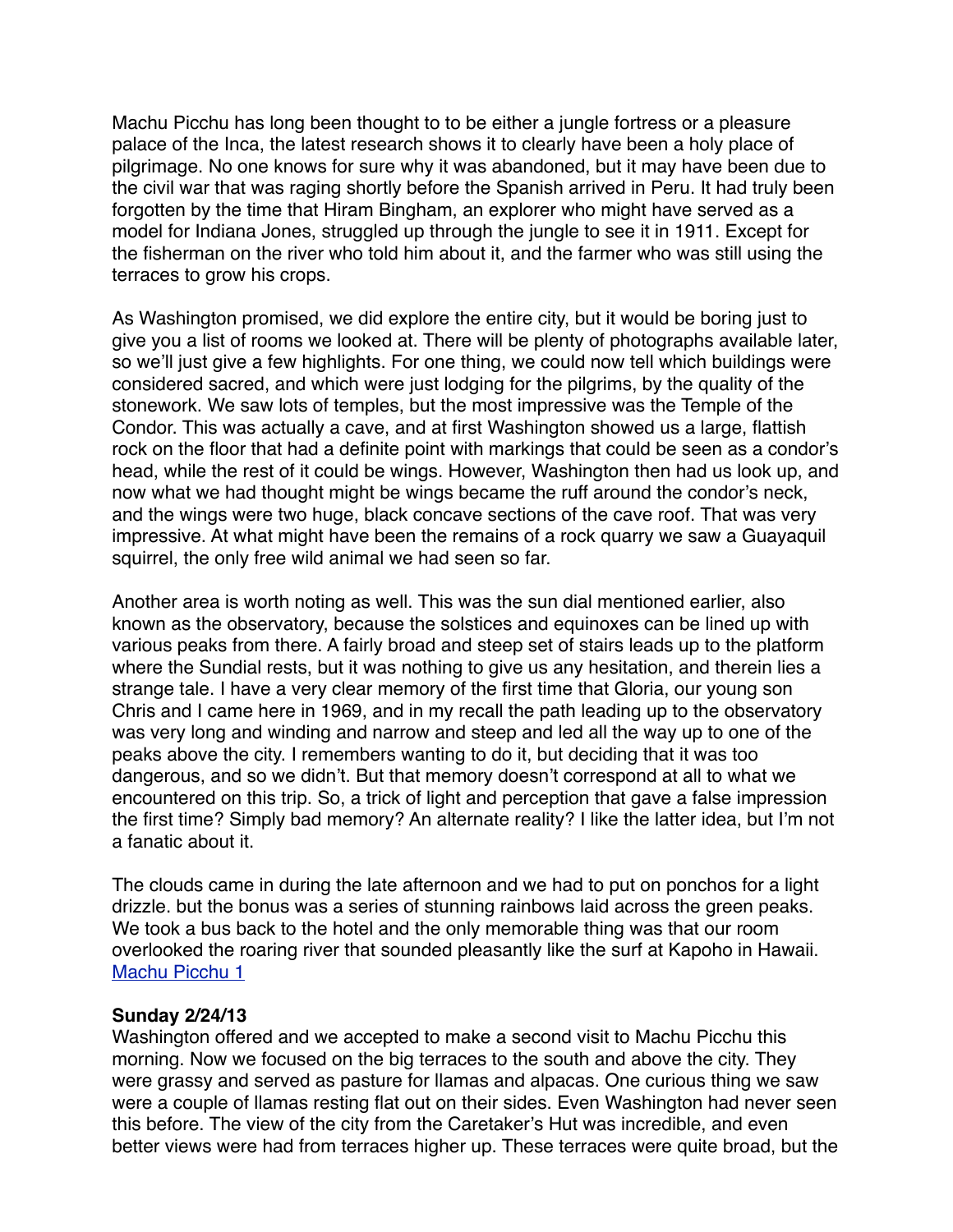Inca were known for building terraces far up a mountainside where they were very narrow. They solved the problem of moving from terrace to terrace very neatly by including flat stones built into the walls and projecting out about two feet to serve as steps. We tried some and they worked fine, but on very narrow terraces high above a valley ascending and descending without a handrail could get very scary if you weren't used to it.



From an upper terrace we could barely see the "Sun Gate" where two columns flank a rising sun point and mark a an entry to the area along the Inca Trail used by pilgrims. To the south we could see the high peak that is actually named "Machu Picchu," and to the north beyond the city we could see the peak whose real name is Huaynapicchu. It was a perfect morning, a delightful blend of sun and clouds and coolness and wonderful views of the lost city that made it a real effort to stop taking pictures. At last we did, though, and rode the bus back down to Aguas

Calientes to wait for a group lunch at Totos Restaurant on the river. While waiting, we took pictures of the interesting little town, browsed shops (a surprising number of mystical books on Machu Picchu in Spanish), visited the old plaza with its Spanish-style church and a life-sized image of a black Christ on a cross wearing dreadlocks and a golden skirt, wandered the stream coming from the hot springs that split the town in half and featured side channels in the form of snakes that fed a fountain with an abstract sculpture of a condor, and bought very inexpensive trinkets and coca candy from artisan market vendors. After lunch we boarded the train back to Ollantaytambo and a bus over the mountains from there to Cusco. Machu Picchu was about 8000 feet, the pueblo about 7000, and now we were back up to 11,000 feet. There we checked into a Casa Andina hotel, the worst hotel of the whole trip. The best room we could get, after multiple tries, was a cave with a window on a stairwell. That beat out all the others, whose windows were on the hallway. And the place was constantly cold and uncomfortable. To its credit, the staff were friendly and as helpful as they could be, and there was good wifi access at the computer stations. [Machu Picchu 2](http://www.sergeking.com/Bolivia/bp22413-01.html)

#### **Monday 2/25/13**



Today we had a Cusco City Tour. First was the "Convento de Santo Domingo del Cusco," also known as the Dominican Monastery. What was truly impressive was the fact that it had been built over and around Qorikancha, the original Inca Sun Temple, and that much of the original stonework had not been torn down, as had been thought, but instead had just been plastered over. When this was discovered not too many years ago, many of the walls were restored, and now we could see the outstanding stonework that did rival what we saw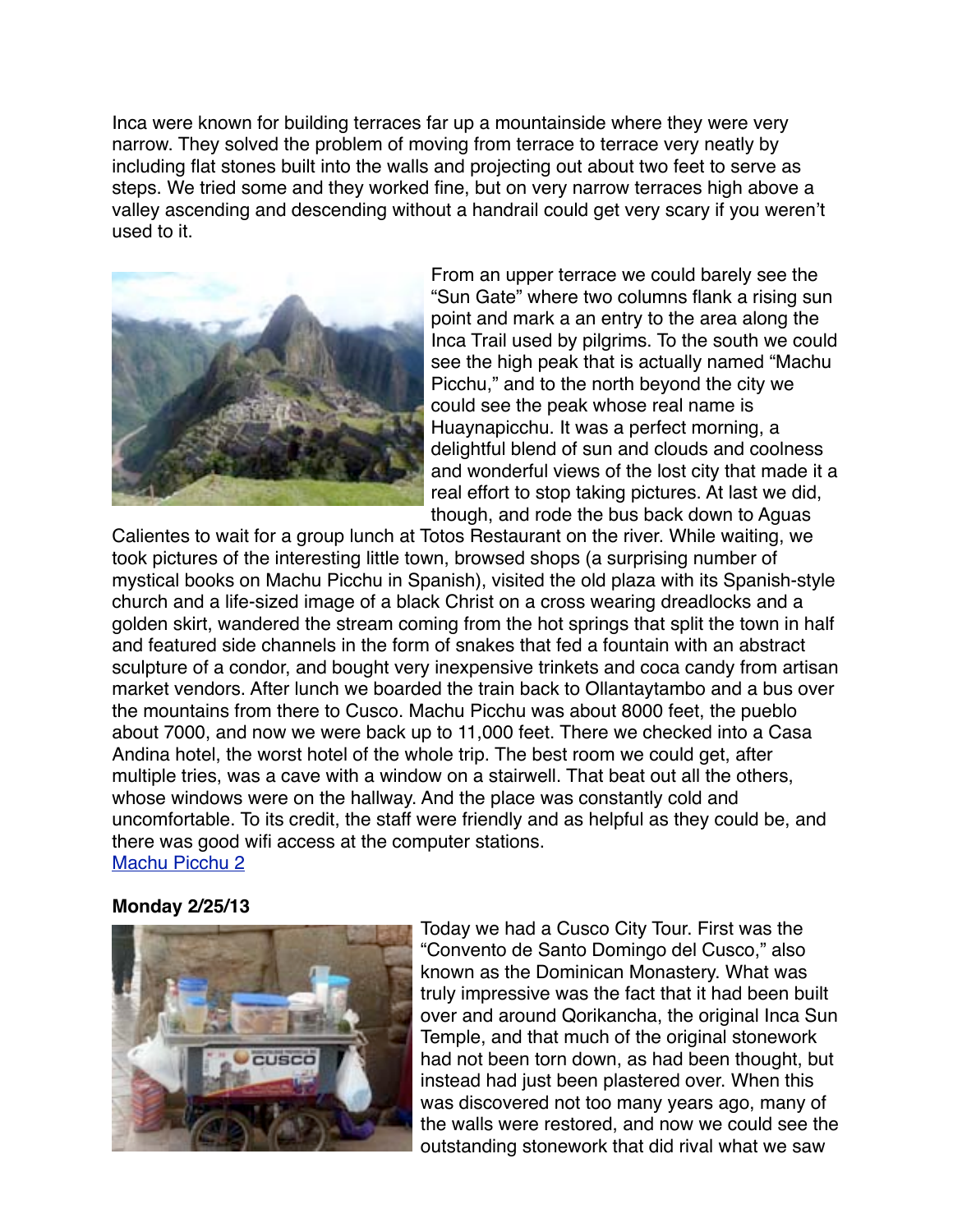at Tiwanaku. We saw inside parts of the stone blocks that had balls and cups carved into them to hold them solidly in place in case of earthquakes. and some corner stones that had been carved so perfectly to go around a corner that it was hard to tell even up close. One outside wall had very odd carvings scattered over it, like irregular pimples. It was very unlike the normal, well-shaped carvings, and no one had figured out what it was. To me, however, it looked like a relief map of volcanoes and peaks of the Andes, each one carved in individual detail.

After the monastery we visited the main plaza and the statue of the great Inca leader Pachacuti (or Pachacuteq). Roman spelling of Quechua words is problematic. Then we went to the Great Cathedral, but all we could get were outside photos, and it's hard to remember a quick visit without photos. We do recall, however, another black Christ with a golden skirt, and gorgeously-dressed Madonnas. From the cathedral we went up into the hills above Cusco to see the famous Saqsaywaman Fortress (or storage center or pilgrimage spot). This place is extremely difficult to describe. It's like a series of terraces with walls made from blocks of stone so big they boggle the mind. They are jagged and not straight, and that's probably why it was thought to be a fortress. However, it doesn't really guard anything very well. It's a mid-level of stone technique--well-fitted, but not smooth--on a gigantic scale. Some pieces are seventy tons and up to 30 feet high. People who say they used stone rollers and ramps to get them there and in place haven't looked at the terrain. Whether it's here in Bolivia and Peru, on Easter Island, at Baalbek or elsewhere, the ancients had some kind of technology for moving huge stones that we are missing today. Unfortunately, we only got to walk along the walls and didn't get to visit the vast complex on top of the hill. Next we stopped at shops and learned how to tell the difference between llama, alpaca, cotton, and polyester (secret hint: llama and alpaca, which contain lanolin, are cooler to the touch), and then we headed to the home of the Izquierdo family for a hosted lunch. This was a middle-class family that had once owned a restaurant and had set up their home to host tour groups with home-style cooking. The food was great and the featured item was roasted cuy! No, it didn't taste like chicken. It was more like rabbit.

You'll notice that we haven't described a lot of meals in detail. That's because most restaurants served pretty much the same menu. For a lot of meals on our own we simply had chicken or quinoa soup. Restaurants often had buffet-style meals. "Lomo Saltado" (sauteed beef with potatoes and onions) was a popular dish, as was Aji de Gallina (chili pepper chicken), Arroz Chaufa ("dirty" rice), and Pernil de Cordero (lamb shank). Sometimes the rice was made into the form of a pyramid, and that was cute, but not worth getting excited about. Peru is supposed to be famous for its ceviche, but I found it too tart and not very tasty, although the rest of our small group loved it. Tiny shrimp were called prawns, and langostino were actually nice-sized shrimp. Once in a while we ordered room service pizza which wasn't too bad. When it's interesting enough, I'll write about it.

**[Cusco](http://www.sergeking.com/Bolivia/bp22513-01.html)** 

## **Tuesday 2/26/13**

I stayed at the hotel to write, so Gloria, Susan, and Malie went on an optional tour to see the local cemetery, the produce market, and to attend a cooking class.The cemetery was quite unusual, with people placed in open-air, mausoleum-type wall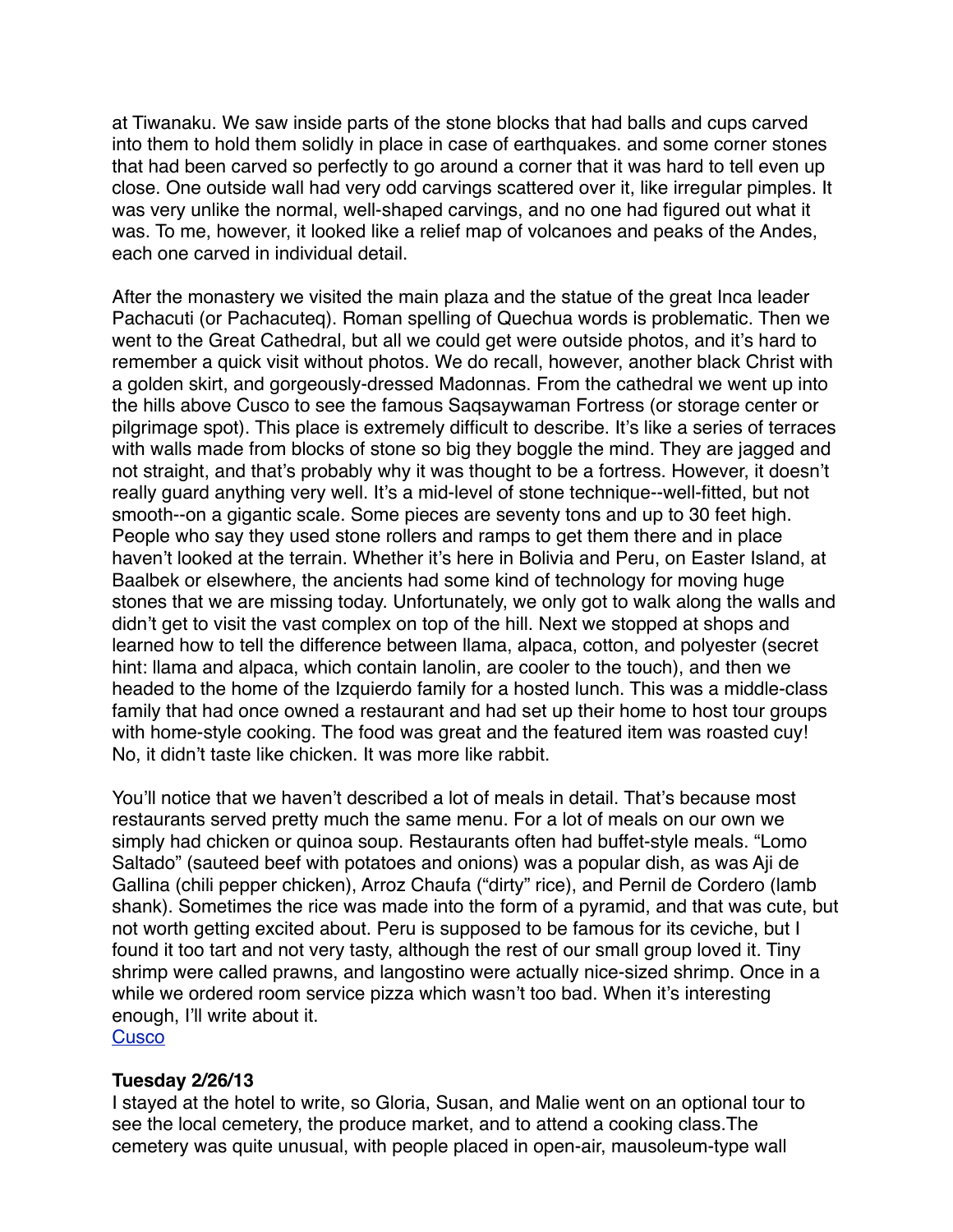niches for as long as they could rent the space, then moved out to a common grave so others could take their place. Gloria noticed a very curious thing there. All the niches had gifts or symbols of some sort. but among the most popular was one identical to a gift we had received from a friend of ours in Hawaii. It was a little plastic solar-powered flower that bobbed and weaved as long as there was sunlight. It's made in China and is a small example of how widespread Chinese products are.



The market was like most local markets, although the flowers were exceptional. Gladiolis are very popular here as religious offerings. At the end of this tour they were taught how to make an appetizer with mashed potatoes spread out, layered with chicken avocado, onions, and red peppers, and rolled up to eat cold. Near the end of the day Washington arranged for a Quechua shaman to do a healing ceremony in one of the small meeting rooms of the hotel. It was a lot like the one at Lake Titicaca, but inside without a fire. We all received an individual blessing. I would

like to interject an observation about Andean shamanism as I experienced it. Not once at the Witches Market in La Paz nor during the Kallawayo, Aymara, or Quechua shaman ceremonies was there any mention of evil spirits or the need for spiritual protection. The potions, amulets, talismans and ceremonies all had to do with promoting positive qualities and beneficial blessings. I'm very familiar with many kinds of shamanism and that impressed me a lot. Dinner that night was at the Don Antonio Restaurant and featured Pisco Sours and a unique panpipe/guitar band called "Arcoiris" (Rainbow) that played Mozart, Beethoven, and Bach very well indeed. **[Cemetery](http://www.sergeking.com/Bolivia/bp22613-01.html)** 

## **Wednesday-Sunday 2/27/13 - 3/3/13**



Today we flew to Lima and had a city tour that concentrated on the old colonial buildings around the main plaza. Inside the cathedral we saw the final resting place for the bones of Pizzaro, who had brought down the Inca Empire (not all by himself, of course). That evening we had our farewell group dinner at the Rosa Nautica, an elegant restaurant on a pier off the coast of the Miraflores district. Our little group of four stayed on in Lima for a few days. Originally, Gloria and I had intended to take a day trip to see the giant "candelabra" carved into a big cliff in the Paracas

National Reserve and the Nasca Lines, but we were unable to guarantee a flight over the lines so we decided not to go. Another factor was that we were all still recovering from the effects of fast altitude changes. Instead, we explored a bit of Lima, including the Larcomar Commercial Center on the coast, the 7th of July Park with its outdoor art show and the crowded mini-arena where couples danced in the center to recorded music, the John F. Kennedy Park with its mini-fleamarket and playground, and the